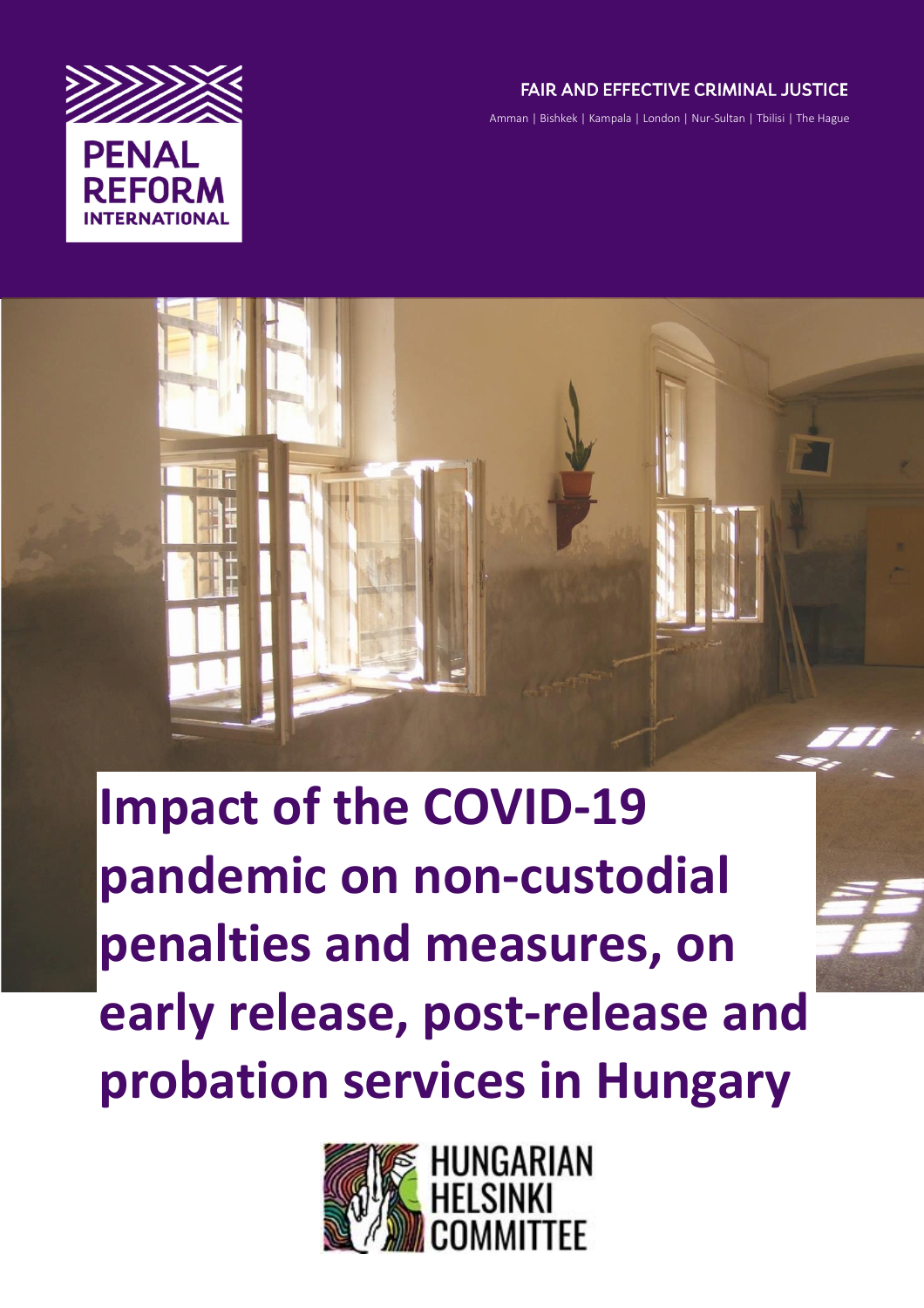#### **Acknowledgements**

Penal Reform International would like to thank the research team at the Hungarian Helsinki Committee (HHC), Dora Szegő and Adél Lukovics, for their contributions to the project through country research activities and the completion of this report as well as Ivóna Bieber for professional legal lecturing of the report. Further thanks to Borbála Ivány, Lili Krámer, Adél Lukovics, Zsófia Moldova and Dora Szegő for conducting interviews to the research. Further gratitude is extended to the research participants.

This report was completed with the financial support of the International Penal and Penitentiary Foundation (IPPF) as part of the project "Addressing gaps in the implementation and management of alternatives to imprisonment and post-release support during the Covid-19 global pandemic." The project received IPPF funding in support of the Foundation's goal to ensure that criminal justice systems equitably and effectively deal with the impact of COVID-19 on offenders who are in either custodial or non-custodial settings.



#### Penal Reform International report

Contact person at PRI: Tanja Dejanova, Project Coordinator Alternatives to Imprisonment Europe tdejanova@penalreform.org

The Hague Humanity Hub Fluwelen Burgwal 58 2511 CJ Den Haag Netherlands

Email: info@penalreform.org Twitter: @penalReformInt Facebook: @penalreforminternational www.penalreform.org

First published in January 2022 © Penal Reform International and Hungarian Helsinki Committee 2022

Cover photo: Courtesy of the Hungarian Helsinki Committee. HHC prison monitoring programme, Márianosztra Prison, 2016.

Page 2 of 26

www.penalreform.org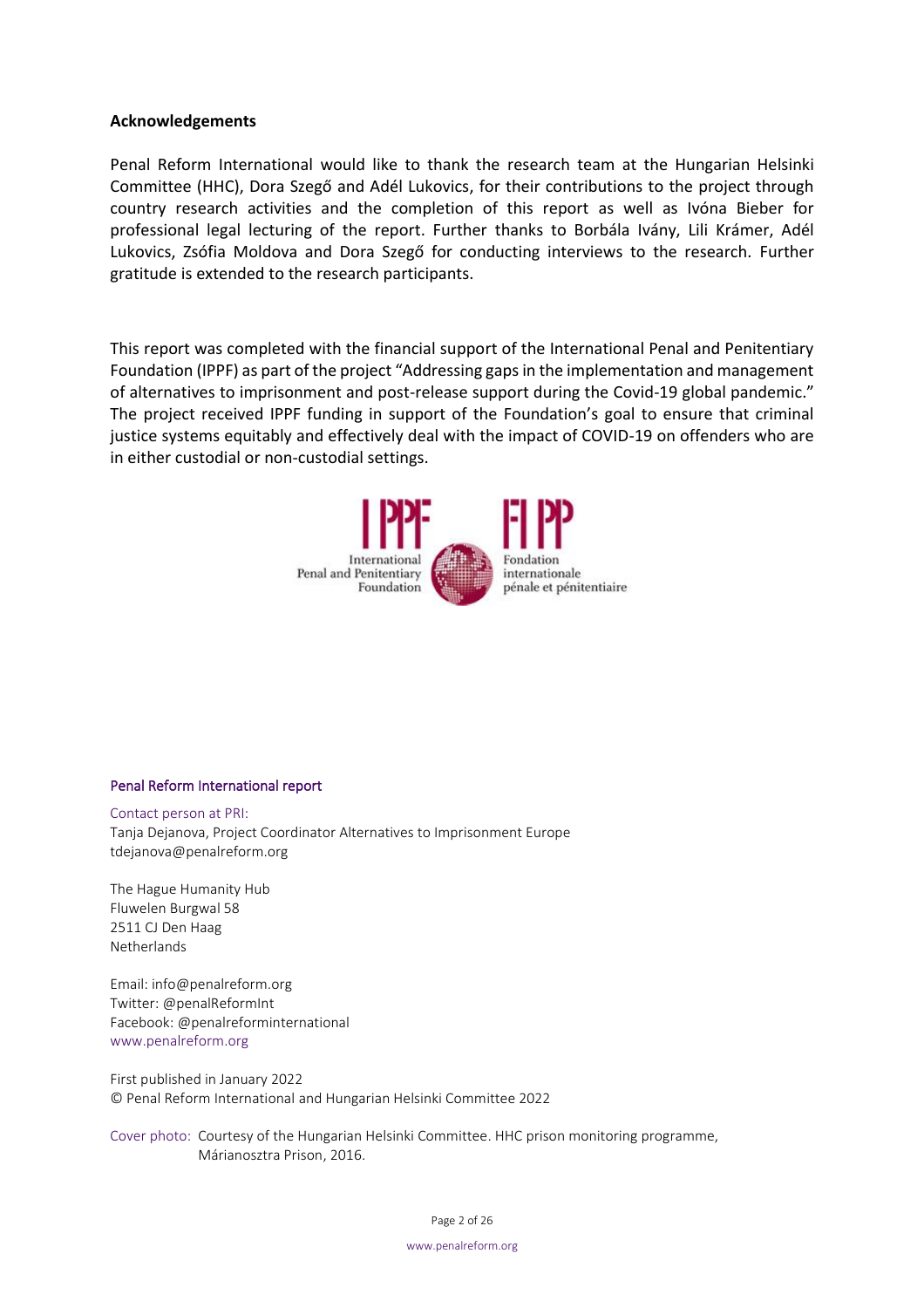# Table of Contents

| Legislative amendments and measures affecting the work of courts, probation officers and                                                                                                                 |
|----------------------------------------------------------------------------------------------------------------------------------------------------------------------------------------------------------|
|                                                                                                                                                                                                          |
| Amendments introduced with respect to alternative penalties and measures  9                                                                                                                              |
|                                                                                                                                                                                                          |
| Amendments concerning the tasks of correctional probation officers and judges responsible for<br>legal institutions used for the mitigation of penalties involving deprivation of liberty (reintegration |
| The effect of the pandemic on alternative penalties and measures not involving deprivation of                                                                                                            |
| Table 3: Impact of the COVID-19 pandemic on the execution of community work and reparation                                                                                                               |
| Impact of the pandemic on the Probation Service and Correctional Probation Service  16                                                                                                                   |
|                                                                                                                                                                                                          |
|                                                                                                                                                                                                          |
|                                                                                                                                                                                                          |
| Table 6: Number of requests for ordering release on parole and ordering probationary                                                                                                                     |
|                                                                                                                                                                                                          |
|                                                                                                                                                                                                          |
|                                                                                                                                                                                                          |
|                                                                                                                                                                                                          |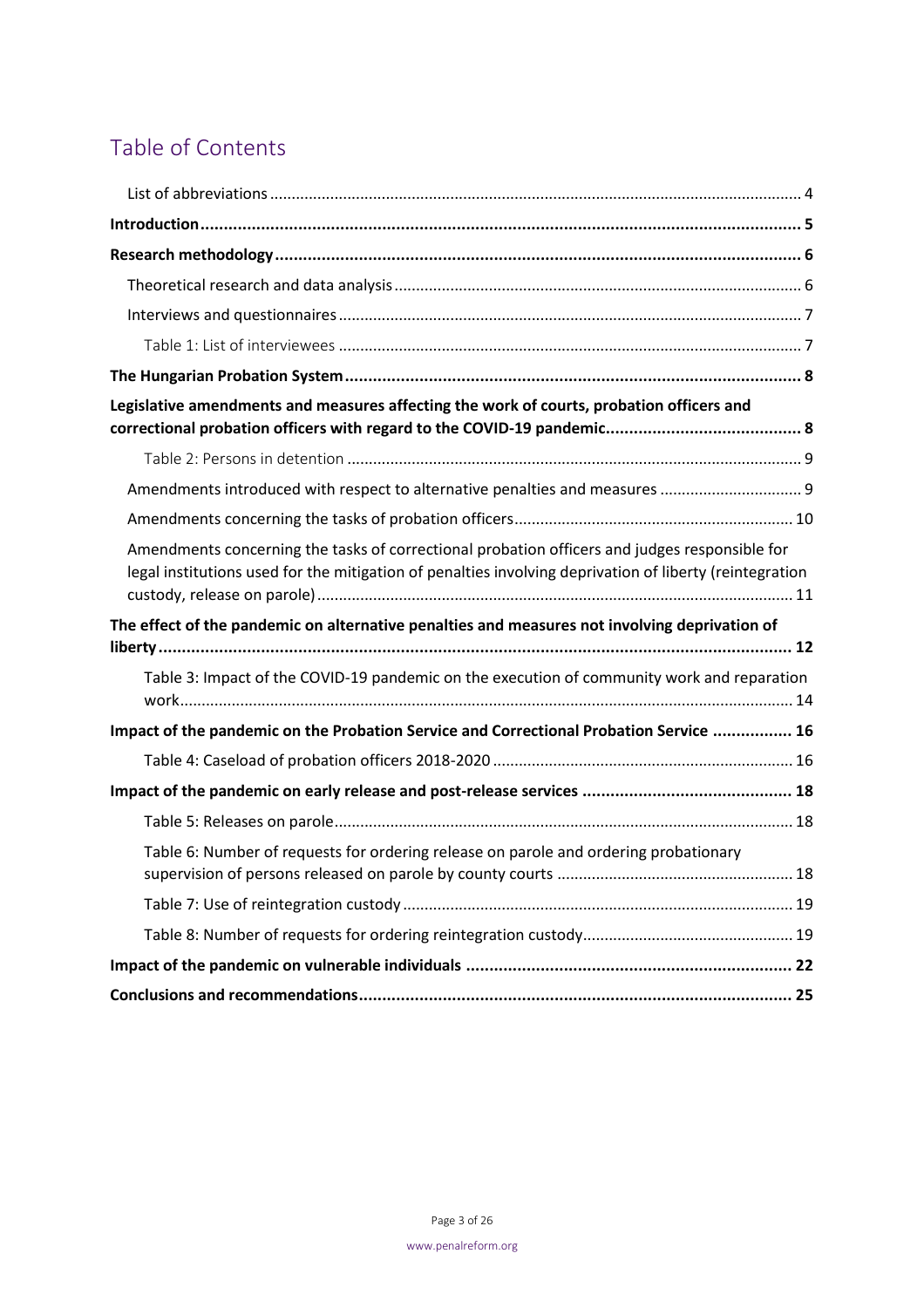## <span id="page-3-0"></span>**List of abbreviations**

CC – Criminal Code

- CCP Code of Criminal Procedure
- HPS Hungarian Prison Service Headquarters

MoJ – Ministry of Justice

NOJ – National Office of the Judiciary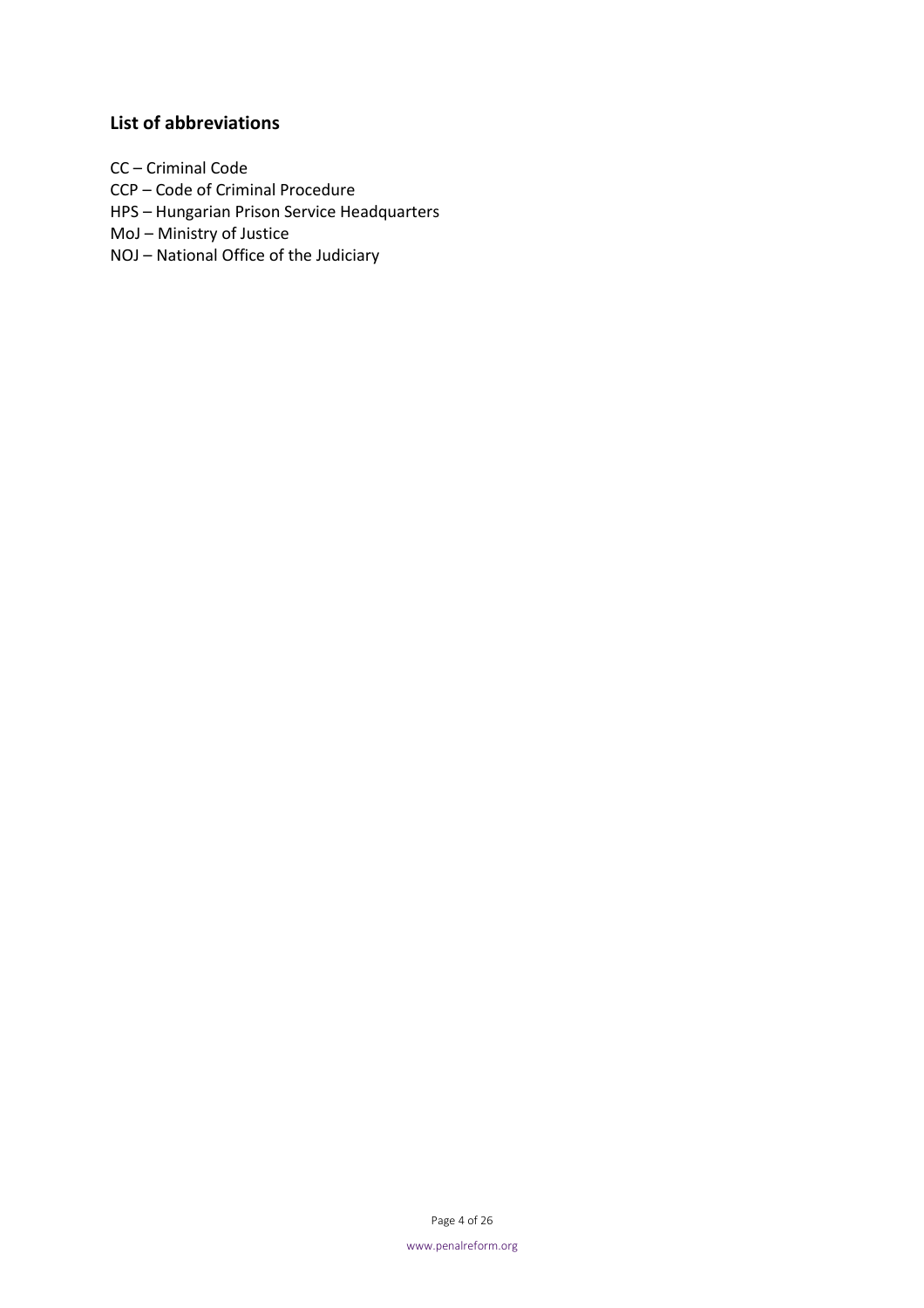# <span id="page-4-0"></span>**Introduction**

The legislative changes introduced in Hungary due to the COVID-19 pandemic were based on the state of danger declared by a government decree on 11 March 2020.<sup>1</sup> In relation to that, the Parliament adopted the so-called Authorisation Act on 30 March 2020.<sup>2</sup> That has given an unrestricted authorisation ('*carte blanche'*) for the Hungarian Government for an indefinite period of time to suspend the application of certain acts, to derogate from certain provisions of acts and to take other extraordinary measures during the period of the state of danger. It was against that background that the legislative provisions relating to criminal justice and to alternative sanctions and other legal institutions concerned by the present research were adopted as a response to the corona virus pandemic.

From the declaration of the state of danger until 17 June 2020, while it lasted, the Government adopted more than 150 decrees within the legislative framework set by the Authorisation Act. These included legislative amendments concerning alternative sanctions and other legal institutions relevant for the subject matter of the present research, that practically resulted in derogations from certain provisions of the Act on the Execution of Punishments<sup>3</sup> (hereinafter: Prison Act) as laid down in the newly adopted legal acts. The newly adopted acts included Government Decree No. 90/2020. (IV.5.) amending certain rules concerning the execution of punishments related to the declaration of the state of danger<sup>4</sup> (hereinafter: Government Decree) with respect to the period between 6 April and 17 June 2020, and Act LVIII. of 2020 on the transitional rules related to the termination of the state of danger and on the epidemiological preparedness (hereinafter: Transitional Act) with respect to the period after 18 June 2020.

The state of danger was terminated on 17 June 2020, which, at the same time meant the repeal of the Authorisation Act and the 150 government decrees adopted during the special legal order. However, the Transitional Act entered into force on 18 June 2020, and it remains applicable at the time of writing of the present study and has modified the provisions on the derogatory application of the Code of Criminal Procedure<sup>5</sup> (hereinafter: CCP) and the Prison Act.<sup>6</sup> With repealing the Authorisation Act and adopting the Transitional Act, the practice of the Hungarian Government to govern by decrees remained essentially the same. The Transitional Act does include provisions that can be considered genuinely transitional and measures necessary due to the epidemiological situation, but it has also introduced amendments that jeopardise the exercise of fundamental

<sup>5</sup> Act XC of 2017 on Criminal Procedure.

<sup>&</sup>lt;sup>1</sup> The state of danger was declared on 11 March 2020 by Government Decree No. 40/2020 (III.11.) and was terminated on 17 June 2020 by Government Decree No.282/2020 (VI.17.). That was the first state of danger declared by the Government following the outbreak of the corona virus pandemic.

<sup>&</sup>lt;sup>2</sup> Act XII of 2020 on the Containment of the Coronavirus which was in force between 31 March 2020 and 17 June 2020.

<sup>&</sup>lt;sup>3</sup> Act No. CCXL of 2013 on the Execution of Punishments, Measures, Certain Coercive Measures and Confinement for Petty Offences.

<sup>&</sup>lt;sup>4</sup> Government Decree No. 90/2020 (IV.5.), Section 1.

<sup>6</sup> Under Section 1 of Government Decree No. 330/2021 (VI.10.) on derogations from the criminal provisions of Act LVIII of 2020 on the transitional rules related to the termination of the state of danger and on the epidemiological preparedness, subtitles 76- 82. of Act LVIII of 2020 on the transitional rules related to the termination of the state of danger and on the epidemiological preparedness, i. e. the rules providing on derogations from the Prison Act are effective until 31 December 2021.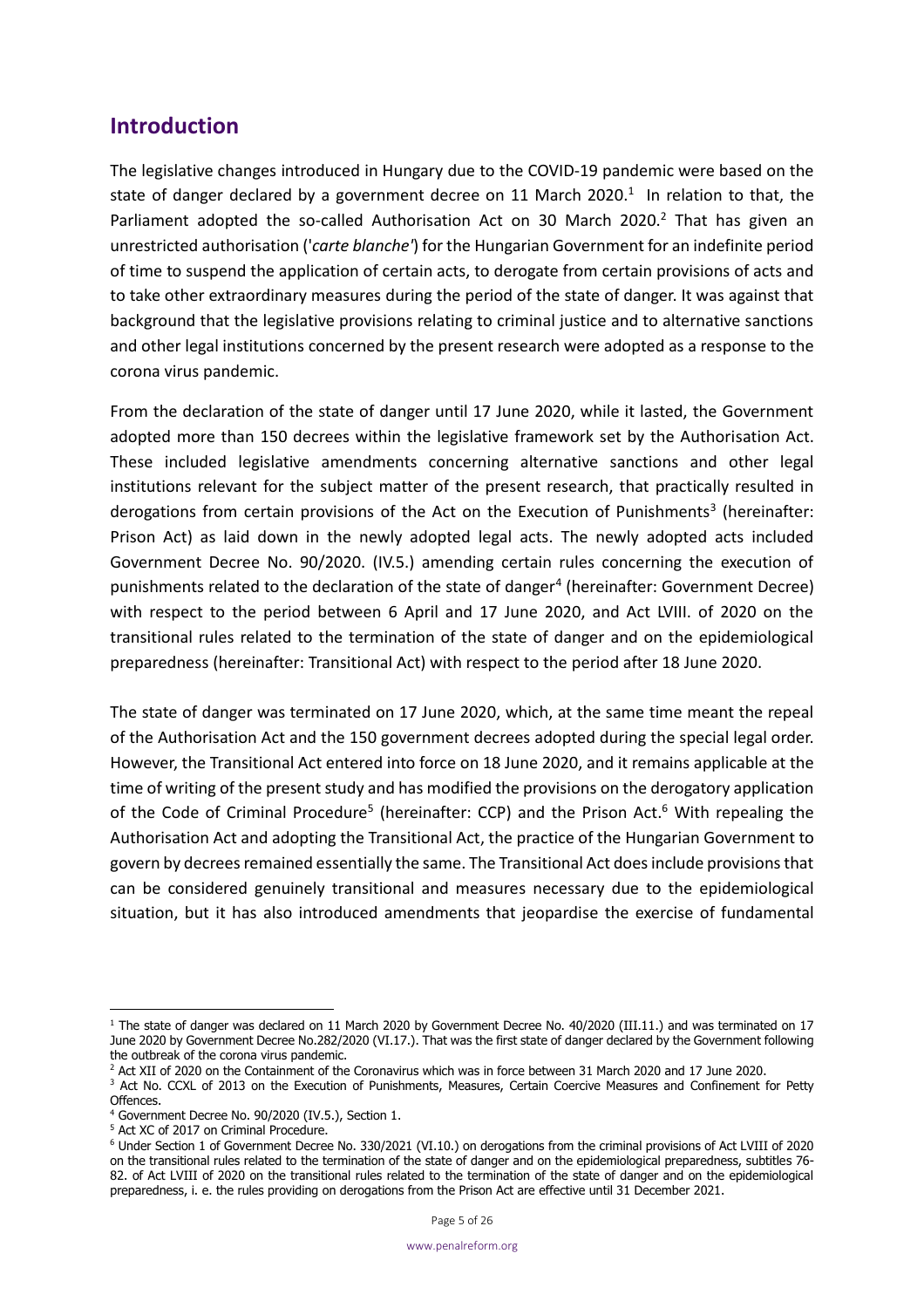rights or raise serious constitutional concerns.<sup>7</sup> The Prison Act had been applicable with the derogations laid down in the Transitional Act until 30 June 2021,<sup>8</sup> and later a government decree adopted on 10 June 2021<sup>9</sup> kept certain provisions of the Transitional Act in force – including those applicable to the Prison Act – until 31 December 2021.<sup>10</sup> Accordingly, that is still the law in force at the time of drafting the manuscript of the present study. The provisions of the amendments which are relevant for the subject matter of the present study concerning alternative sanctions and other legal institutions will be presented in Chapter Three.

A detailed overview of the legislative amendments adopted in Hungary since the outbreak of the corona virus pandemic and the declaration of the first state of danger<sup>11</sup> would go beyond the scope of the present study given that the subject of the current research is not a general presentation of the current situation of the Hungarian legislation and rule of law, but the impact of the COVID-19 pandemic on the use of alternative penalties and measures, on early release and post-release services and on probation services. However, it is important to emphasise the contextual aspect of legislation during the epidemiological situation: the changes brought about by the epidemiological situation raise serious concerns regarding the principles of the rule of law which may also have an indirect effect on the safeguards of criminal procedure. Those have been the subject of professional criticism raised by the Hungarian Helsinki Committee on multiple occasions in its detailed analyses available in Hungarian and English.<sup>12</sup>

# <span id="page-5-0"></span>**Research methodology**

## <span id="page-5-1"></span>**Theoretical research and data analysis**

The research intended to use mixed methods of data collection in order to gain a comprehensive understanding of the legal practice and law enforcement personnel's opinions on the situation. In addition to a survey on the legislative environment we have submitted freedom of information requests to the Ministry of Justice (hereinafter: MoJ) the central administrative organ of the judiciary, the National Office for the Judiciary (hereinafter: NOJ) regarding the legal institutions examined to obtain information on the relevant case-law. The MoJ responded to the request partially, while the NOJ completely refused to provide any data. Therefore, we contacted the county courts that adjudicate cases as courts of second instance, and exceptionally – in cases of major gravity – as courts of first instance, in hopes of receiving data regarding the respective counties. We received data from three out of twenty county courts. The public data published on the websites of courts could be used for the purposes of statistical analysis, however, these contained scarce information with respect to the legal institutions under investigation.

<sup>&</sup>lt;sup>7</sup> The note written by the Hungarian Helsinki Committee and three other Hungarian NGOs is available at: [www.helsinki.hu/wp](http://www.helsinki.hu/wp-content/uploads/atmeneti-torveny_amnesty-ekint-helsinki-tasz.pdf)[content/uploads/atmeneti-torveny\\_amnesty-ekint-helsinki-tasz.pdf,](http://www.helsinki.hu/wp-content/uploads/atmeneti-torveny_amnesty-ekint-helsinki-tasz.pdf) and the analysis in English is available at: [www.helsinki.hu/wp-content/uploads/Transitional\\_Act\\_AIHU-EKINT-HCLU-HHC\\_30072020.pdf.](http://www.helsinki.hu/wp-content/uploads/Transitional_Act_AIHU-EKINT-HCLU-HHC_30072020.pdf)

 $8$  Section 236(1) of the Transitional Act.

<sup>&</sup>lt;sup>9</sup> Section 1 of Government Decree No. 330/2021. (VI.10.).

<sup>&</sup>lt;sup>10</sup> Section 1 of Government Decree No. 330/2021 (VI.10.) on derogations from the criminal provisions of Act LVIII of 2020 on the transitional rules related to the termination of the state of danger and on the epidemiological preparedness.

<sup>&</sup>lt;sup>11</sup> Including the declaration of two other states of danger and the so-called health emergency situation.<br><sup>12</sup> The related notes and studies in Fealish are available at:

<sup>12</sup> The related notes and studies in English are available at: www.helsinki.hu/wp-<br>ht/uploads/2021/03/AIHU\_EKINT\_HHC\_UPR2021\_Hungary\_RoL\_web.pdf, [www.helsinki.hu/wp](http://www.helsinki.hu/wp-content/uploads/2021/03/AIHU_EKINT_HHC_UPR2021_Hungary_RoL_web.pdf)[content/uploads/2021/03/AIHU\\_EKINT\\_HHC\\_UPR2021\\_Hungary\\_RoL\\_web.pdf,](http://www.helsinki.hu/wp-content/uploads/2021/03/AIHU_EKINT_HHC_UPR2021_Hungary_RoL_web.pdf) [content/uploads/2021/03/HUN\\_NGO\\_contribution\\_EC\\_RoL\\_Report\\_2021.pdf,](http://www.helsinki.hu/wp-content/uploads/2021/03/HUN_NGO_contribution_EC_RoL_Report_2021.pdf) and [www.helsinki.hu/en/wp](http://www.helsinki.hu/en/wp-content/uploads/sites/2/2021/09/HHC_Hungary_emergency_measures_overview_27092021.pdf)[content/uploads/sites/2/2021/09/HHC\\_Hungary\\_emergency\\_measures\\_overview\\_27092021.pdf.](http://www.helsinki.hu/en/wp-content/uploads/sites/2/2021/09/HHC_Hungary_emergency_measures_overview_27092021.pdf)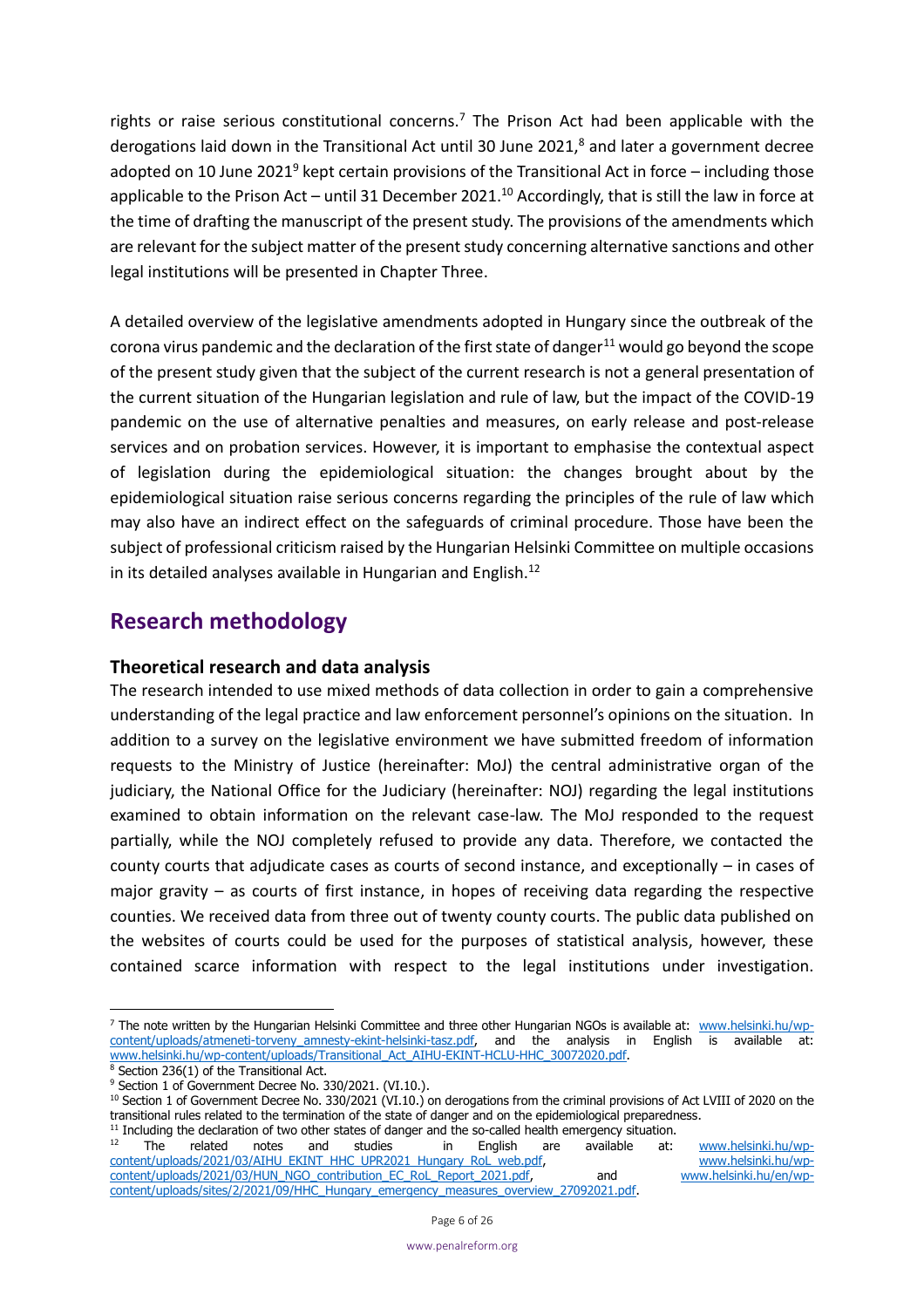Accordingly, only a small portion of national representative data is at our disposal, but some tendencies are, nevertheless, revealed by the available data. The conclusions of our research report are to be assessed in this light.

## <span id="page-6-0"></span>**Interviews and questionnaires**

In addition to the statistical analysis, we carried out semi-structured interviews with actors of the relevant procedures (i.e. attorneys, probation officers, correctional probation officers, judges) and former detainees and probation clients (see Table 1.). We also submitted interview requests to the NOJ and to the Hungarian Prison Service Headquarters (hereinafter: HPS) to interview judges and correctional probation officers. Since neither the NOJ nor the HPS was willing to provide interviewees officially, the number of judges and correctional probation officers as part of the research is limited.

## <span id="page-6-1"></span>Table 1: List of interviewees

| <b>POSITION / TITLE</b>        | <b>NUMBER OF INTERVIEWEES</b> |
|--------------------------------|-------------------------------|
| Attorney                       | 6                             |
| Probation officer              | 3                             |
| Judge                          | 2                             |
| Correctional probation officer |                               |
| Probation client               | 3                             |
| Expert (academic researcher)   |                               |
| <b>Total</b>                   | 15                            |

The information gathered through interviews has been supplemented by an anonymous questionnaire sent to attorneys of the Budapest Bar and the 19 County Bars, within the framework of which seven attorneys responded to our questions. Thanks to probation officers and defense counsels, the data collection has a wide regional coverage. As such, we believe that the current research provides meaningful insights into the impact, consequent responses and legislative or practical changes and challenges the Hungarian system of non-custodial sanctions and measures faced as a result of the COVID-19 pandemic.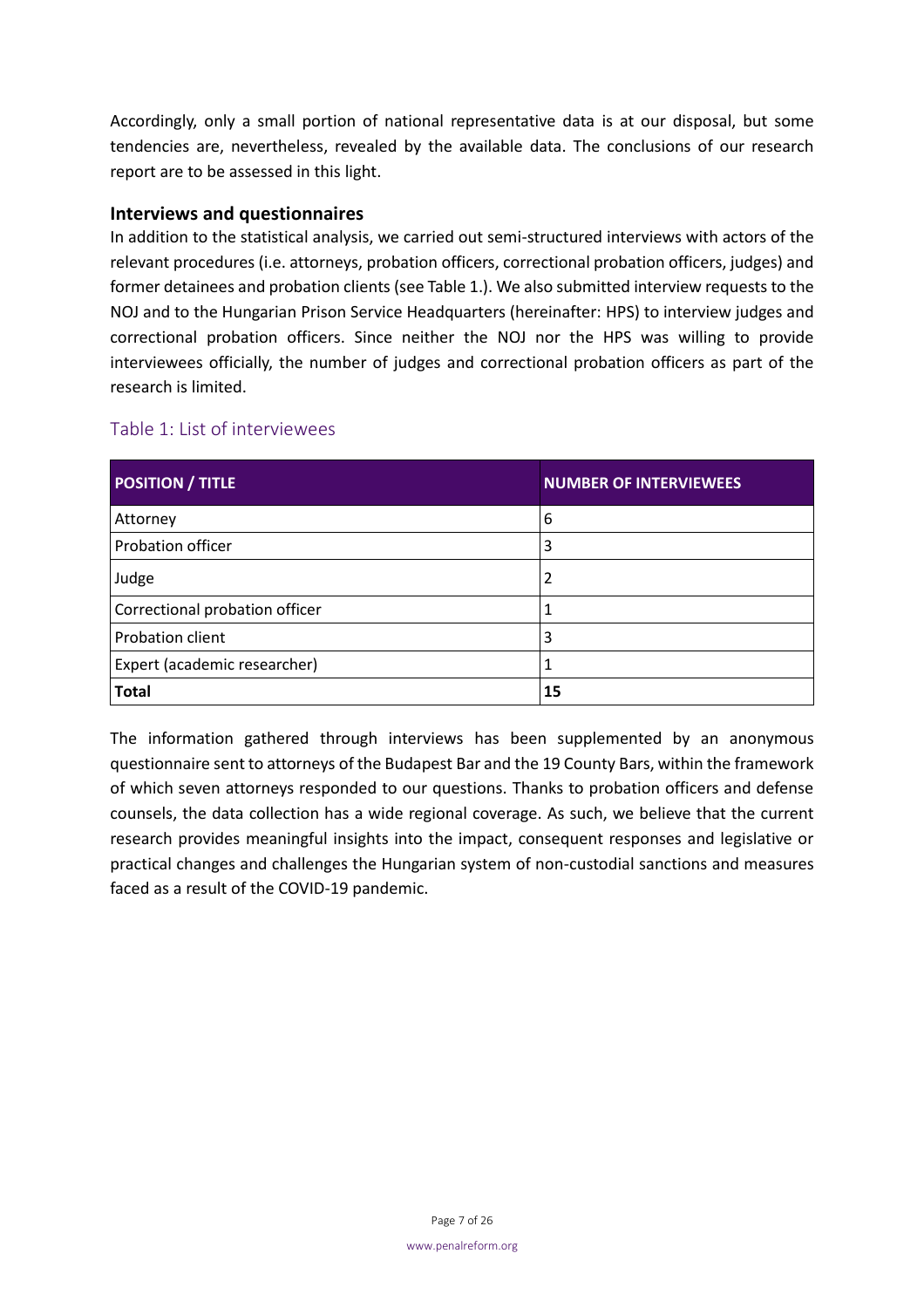# <span id="page-7-0"></span>**The Hungarian Probation System**

In Hungary, the probation system was restructured in 2014. The main objective of the structural change was to increase the efficiency of probation tasks. From 1 October 2014, all prison-related probation activities as well as methodological supervision and supporting legislation were separated from the general probation service. While the general probation service is under the responsibility of the Ministry of Justice, correctional probation service – that takes place during imprisonment and after release – falls under the HPS as *the correctional probation supervision unit*. The correctional probation officer is a civilian, non-uniformed prison personnel. Tasks under the general probation service cover providing support and supervision of the execution of alternative sentences, while tasks of the correctional probation service cover the preparation of inmates for release, supporting judges' decisions on conditional release and reintegration custody, supervision of released inmates and ex-inmates under measures such as conditional release and reintegration custody.

# <span id="page-7-1"></span>**Legislative amendments and measures affecting the work of courts, probation officers and correctional probation officers with regard to the COVID-19 pandemic**

In general, the legislative amendments to the Criminal Code<sup>13</sup> (hereinafter: CC), the CCP, and the Prison Act, which entered into force following the declaration of the first state of danger as a response to the epidemiological situation, did not transform the system of penalties and measures, did not introduce more lenient, alternative sanctions with respect to the pandemic, nor any other rules aiming at the early release of detainees or applying more lenient penalties to them for the protection of detainees or the prison staff. None of the rules introduced as a reaction to the pandemic responded specifically to the needs of vulnerable groups or groups with protected attributes, instead focusing on issues concerning criminal procedure and statutory provisions for specific offences. The relevant changes of the Criminal Code, which concern mainly the execution of sentences, are described below.

Although statistical data from 2020 and 2021 on the application of alternative sanctions are not available, data on the number of detainees kept in penitentiary institutions in the years before the pandemic and in 2020 reflect that the number of detainees in penitentiary institutions practically did not change in spite of the pandemic (see Table 2.) At the end of the period of the first state of danger, there were more detainees than on the last day of 2019.

<sup>&</sup>lt;sup>13</sup> Act C of 2012 on the Criminal Code.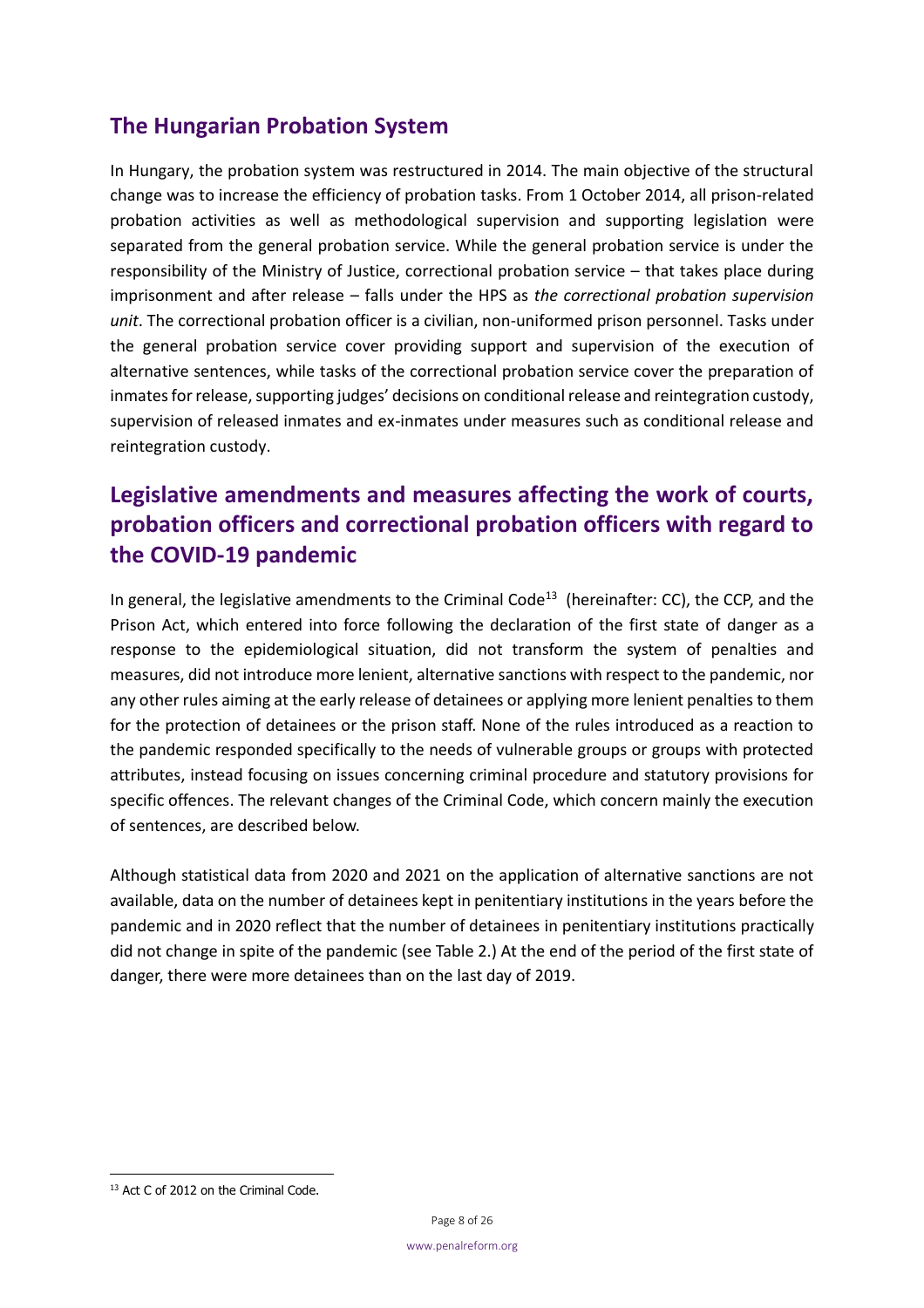## <span id="page-8-0"></span>Table 2: Persons in detention

| <b>COUNT DATE</b>                        | <b>NUMBER OF PERSONS DETAINED IN PENITENTIARY</b><br><b>INSTITUTIONS</b> |
|------------------------------------------|--------------------------------------------------------------------------|
| 31 December 2018                         | 16,303                                                                   |
| 31 December 2019                         | 16,334                                                                   |
| 15 April 2020 -                          | 16,560                                                                   |
| During the first state of danger         |                                                                          |
| 18 June 2020 - the day following the     | 16,576                                                                   |
| termination of the first state of danger |                                                                          |

Source: Hungarian Prison Service Headquarters

The provisions of the state of danger amended already existing non-essential rules concerning the application and execution of sanctions and legal institutions examined in the present research. The most important changes related to the subject of the research are presented below.

#### <span id="page-8-1"></span>**Amendments introduced with respect to alternative penalties and measures**

From 5 April 2020 till 31 May 2020 community service and reparation work were not executed,  $14$ and the already commenced execution of community service and reparation work had to be suspended.<sup>15</sup> An amendment of the Government Decree ordered the continuation of the execution of formerly suspended community service and reparation work from 1 June 2020,<sup>16</sup> and it provided certain facilitations with respect to both legal institutions concerning the certificate of performance and the applicable procedural deadlines.

The Transitional Act also ordered the continuation of the execution of community work that had been suspended due to the state of danger, except for cases when execution was hindered by epidemiological measures affecting the designated place of work or the convicted person or by any other reason related to the situation of crisis, in which case the execution had to be continued after the obstacle was resolved.<sup>17</sup> If the designated place of work was dissolved in the meantime, or if it did not wish to employ the convicted person anymore, the probation officer had to designate a new work place.<sup>18</sup> In addition to that, the Transitional Act extended the deadlines concerning community work set out by the Prison Act with 30 days.<sup>19</sup> The Transitional Act

<sup>&</sup>lt;sup>14</sup> Section 1(2) of Government Decree No. 90/2020 (IV.5.). Section1(2) was repealed as of 1 June 2020, the amendment of the Decree in force from 1 June 2020 ordered the execution of community service and reparation work that had already commenced but was interrupted to be continued.

<sup>&</sup>lt;sup>15</sup> Section 1(3) of Government Decree No. 90/2020 (IV.5.). An exception to that rule was the procedure for the transformation of community service to imprisonment in cases where the circumstances giving rise to such transformation had occurred already before the entry into force of the Decree. Section1(3) was repealed as of 1 June 2020.

 $16$  Section 14(1) of Government Decree No. 90/2020 (IV.5.) applicable as of 1 June 2020. Sections 14(1)-(3) of the Government Decree and its Section 15 applicable as of 1 June 2020 contained further provisions of the continuation of the execution of community service.

 $17$  Sections 239(1) and (2) of the Transitional Act.

 $18$  Section 239(3) of the Transitional Act. Section 239(3) adds that if designation of a new workplace requires that a new expert's opinion on the suitability for employment be obtained, the deadline for designation shall be extended with 30 days.

<sup>&</sup>lt;sup>19</sup> Section 239 (4) of the Transitional Act. Under Section 239(4) the deadline for submitting an appeal is exempt from the extensions of deadlines of the Prison Act. In addition, Section 239(5) of the Transitional Act provides that the periods of postponement or interruption of the execution of community work with respect to the state of danger, and the period of epidemiological measures or any other measure ordered in relation to the situation of health crisis, provided that they hinder execution, shall not be taken into account for the calculation of the deadline set out in Section 280(5) of the Prison Act. Under Section 280(5) of the Prison Act, community work shall be executed within two years from the final decision designating the first place of work. In case the convicted person does not perform community work within two years for a reason imputable to him or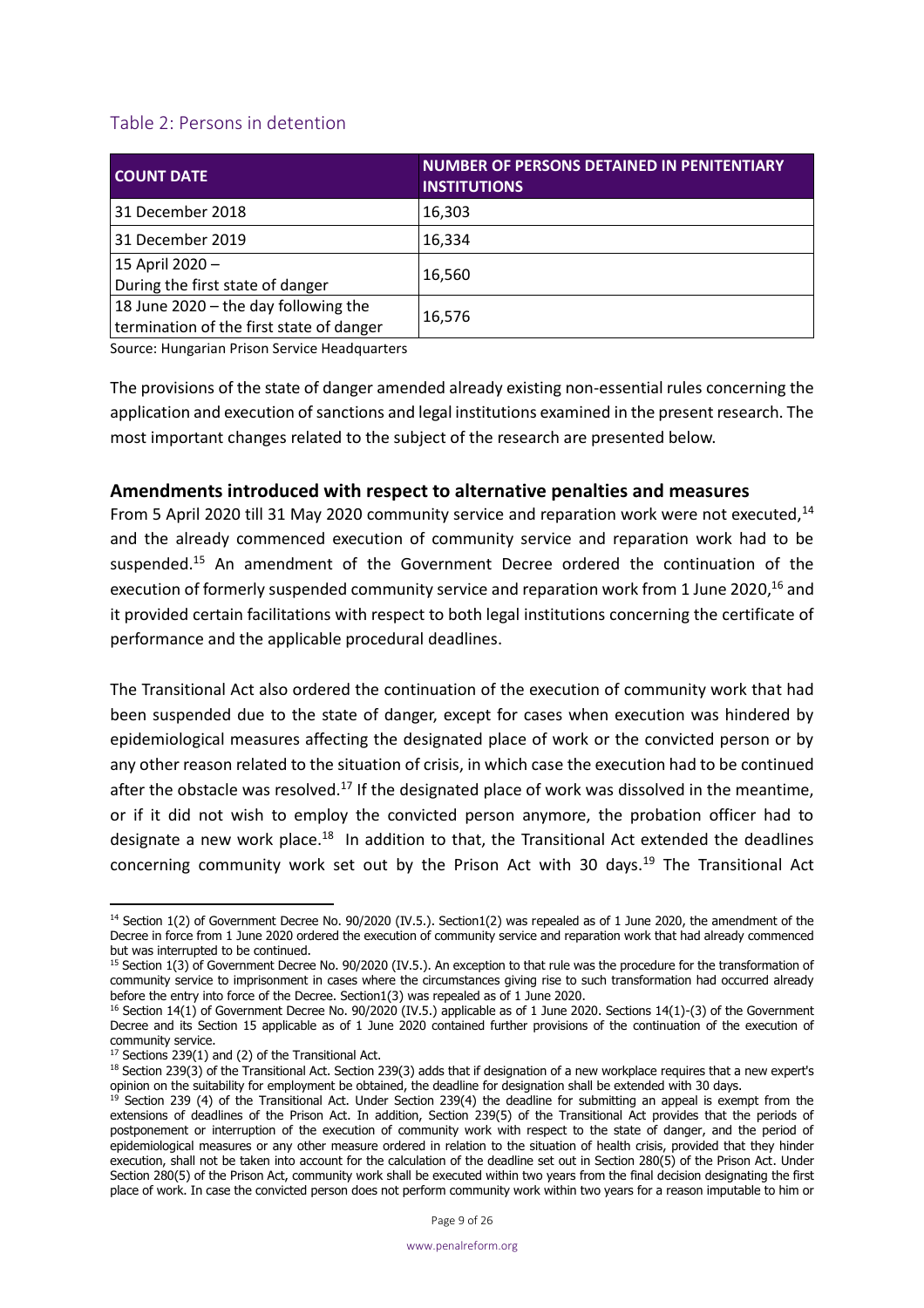introduced facilitations concerning the deadlines of performing reparation work and of the certification of performance. The deadline for the certification of the performance of work laid down in the Prison Act, set originally in one year from the date on which the decision ordering the work becomes final,<sup>20</sup> was extended by 90 days.<sup>21</sup> That extended deadline shall be further extended by an additional 90 days if the execution of community work is hindered by epidemiological measures or any other reason related to the situation of crisis.<sup>22</sup> This amendment did not have an impact on sentence length.

### <span id="page-9-0"></span>**Amendments concerning the tasks of probation officers**

According to the provisions of the Government Decree, the opinion and the risk and needs assessment by the probation officer was to be obtained or prepared only if absolutely necessary. Preparing and obtaining such opinions and assessments could be omitted even in cases where preparing or obtaining these documents was otherwise mandatory under the Prison Act. In cases where preparing and obtaining the opinion or the risk and needs assessment of the probation officer was absolutely necessary,<sup>23</sup> the probation officer or the prison probation officer had to avoid personal contacts during the procedure and deliver the opinion or the assessment on the basis of documentation available, and data accessible by means of telephone or electronic communication.<sup>24</sup>

Under a provision applicable from 1 June 2020<sup>25</sup> and affirmed by the Transitional Act,<sup>26</sup> the probation officer's opinion or the risk and needs assessment, as a general rule, must be prepared on the basis of information gathered through personal contact. In cases where the personal contact is hindered by the state of danger or an epidemiological measure ordered during the state of danger, the probation officer's opinion or the risk and needs assessment may be drawn up on the basis of available documentation, and data accessible by means of telephone or electronic communication.

The Government Decree introduced the general rule under which tasks related to supervision of probation (such as contacting the person supervised by the probation officer, giving information, supervising his or her behavior, pursuit of studies, and conduct at workplace or residence, or lifestyle) both by probation and prison probation officers are to be carried out primarily *via* contacts by telephone or electronic means, including e-mails.<sup>27</sup> The Government Decree obliged the persons supervised by the probation officer, too, to contact the probation officer or prison probation officer by telephone or electronic means. From 1 June 2021 personal contact became once again the general rule.<sup>28</sup> Contacts by means of telephone or electronic communication are

her, the probation officer shall prepare a report and shall initiate filing a motion for the transformation of community work to imprisonment with the competent prosecutor's office under Section 290(2) of the Prison Act.

 $20$  Section 309(1) of the Prison Act.

<sup>&</sup>lt;sup>21</sup> Section 240(1) of the Transitional Act.

<sup>&</sup>lt;sup>22</sup> Section 240 $(2)$  of the Transitional Act. The modification of the Decree as of 1 June 2020.

 $23$  The law itself did not define what the term "absolutely necessary" meant, nor was it included in its reasoning.

<sup>&</sup>lt;sup>24</sup> Section 1(8) of Government Decree No. 90/2020 (IV.5.) effective from 6 April till 31 May 2020.

<sup>&</sup>lt;sup>25</sup> Section 1(8) of Government Decree No. 90/2020 (IV.5.) effective from 1 June till 17 June 2020.

 $26$  Section 236(8) of the Transitional Act.

 $^{27}$  Section 6(1) of Government Decree No. 90/2020 (IV.5.) effective from 6 April till 31 May 2020. Section 6(1) was repealed as of 1 June 2020.

<sup>&</sup>lt;sup>28</sup> Section 6(2) of Government Decree No. 90/2020 (IV.5.) effective from 6 April till 31 May 2020. Section 6(2) was repealed as of 1 June 2020.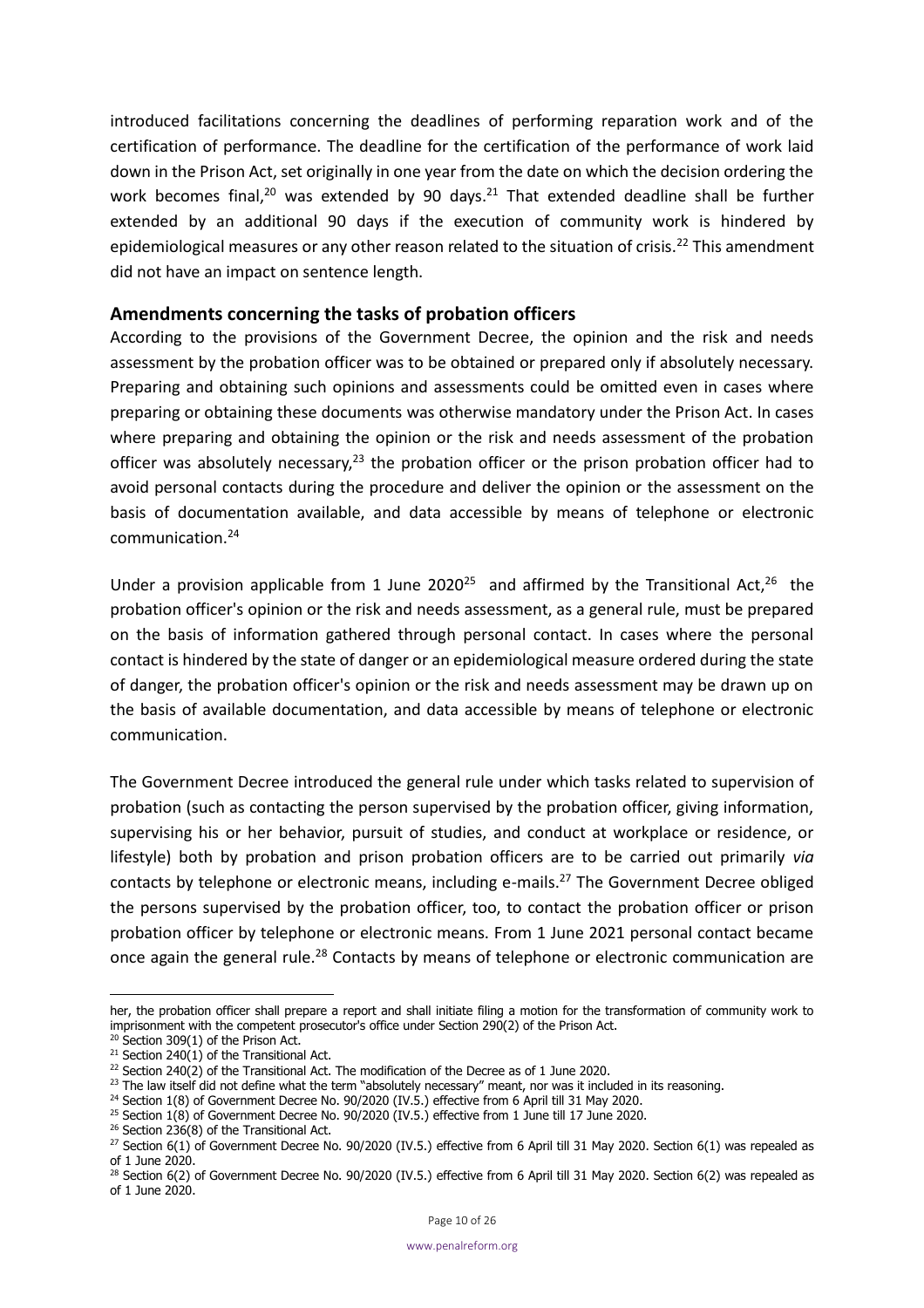allowed only in cases where the personal contact is hindered by the state of danger or an epidemiological measure ordered during the state of danger,<sup>29</sup> and the same applies to the persons supervised.<sup>30</sup> These rules were affirmed by the relevant provisions of the Transitional Act.<sup>31</sup>

# <span id="page-10-0"></span>**Amendments concerning the tasks of correctional probation officers and judges responsible for legal institutions used for the mitigation of penalties involving deprivation of liberty (reintegration custody, release on parole)**

Under the Government Decree, the checks of the infrastructure and technical conditions of reintegration custody (whether the electronic device for remote surveillance can be installed in the apartment where the convict is to spend custody) had to be carried out by the prison probation officer on the basis of available documents and by means of telephone contacts and electronic communication. If reintegration custody was ordered, but it turned out that the electronic device for remote surveillance could not be installed, an individual was not placed in reintegration custody. <sup>32</sup> In such cases, the individual stayed in prison and could not use the alternative measure, despite of the positive decision.

Under the Government Decree the penitentiary judge was restricted to make decisions only in certain penitentiary judicial procedures<sup>33</sup> regulated by the Prison Act in the period between 6 April 2020 and 31 May 2020, $34$  namely in the penitentiary judicial procedures (which can be found in and regulated under the Prison Act) listed in the Government Decree. In procedures not listed, the judge had to suspend the procedure and there was no appeal against this decision.

Among the procedures affected the following are relevant for the present research: release on parole,<sup>35</sup> ordering and termination of reintegration custody,<sup>36</sup> and the placing under and termination of probationary supervision.<sup>37</sup> In these cases the penitentiary judge had to carry out the hearing of the convict by means of telecommunication, as a general rule, and the penitentiary judge was authorised to make decisions on the basis of documents.<sup>38</sup>

<sup>&</sup>lt;sup>29</sup> Section 6(1) of Government Decree No. 90/2020 (IV.5.) effective from 1 June till 17 June 2020.

<sup>&</sup>lt;sup>30</sup> Section 6(2) of Government Decree No. 90/2020 (IV.5.) effective from 1 June till 17 June 2020.

 $31$  Sections 241(1) and (2) of the Transitional Act.

<sup>32</sup> Section 1(9) of Government Decree No. 90/2020 (IV.5.) effective from 6 April till 31 May 2020. Section 1(9) was repealed as of 1 June 2020.

<sup>33</sup> Procedures under Sections 52-75/A of the Prison Act.

<sup>34</sup> Section 2(3) of Government Decree No. 90/2020 (IV.5.) effective from 6 April till 31 May 2020. Section 2(3) was repealed as of 1 June 2020.

 $35$  Government Decree No. 90/2020 (IV.5.), Section 2(3), point c).

 $36$  Government Decree No. 90/2020 (IV.5.), Section 2(3), point e).

<sup>&</sup>lt;sup>37</sup> Government Decree No. 90/2020 (IV.5.), Section 2(3), point j).

 $38$  Since 1 January 2021, under point e) of Section 50(1) of the Prison Act, if the convict is in detention, the penitentiary judge shall hold a hearing or court hearing by means of telecommunication devices or in the penitentiary institution. Following the outbreak of the corona virus pandemic, under point b) of Section 2(4) of the Government Decree, the penitentiary judge was authorised to make decision on the basis of documents; under point c) of Section 2(4) of the Government Decree, the participation of the convict at hearings by penitentiary judges was to be ensured primarily by means of telecommunication devices. Following the repeal of the Government Decree, Section 236(6) of the Transitional Act, which entered into force on 18 June 2020, basically repeated that provision of the Government Decree only with slight modifications, substantially with the same wording. That is the effective rule till 31 December 2021.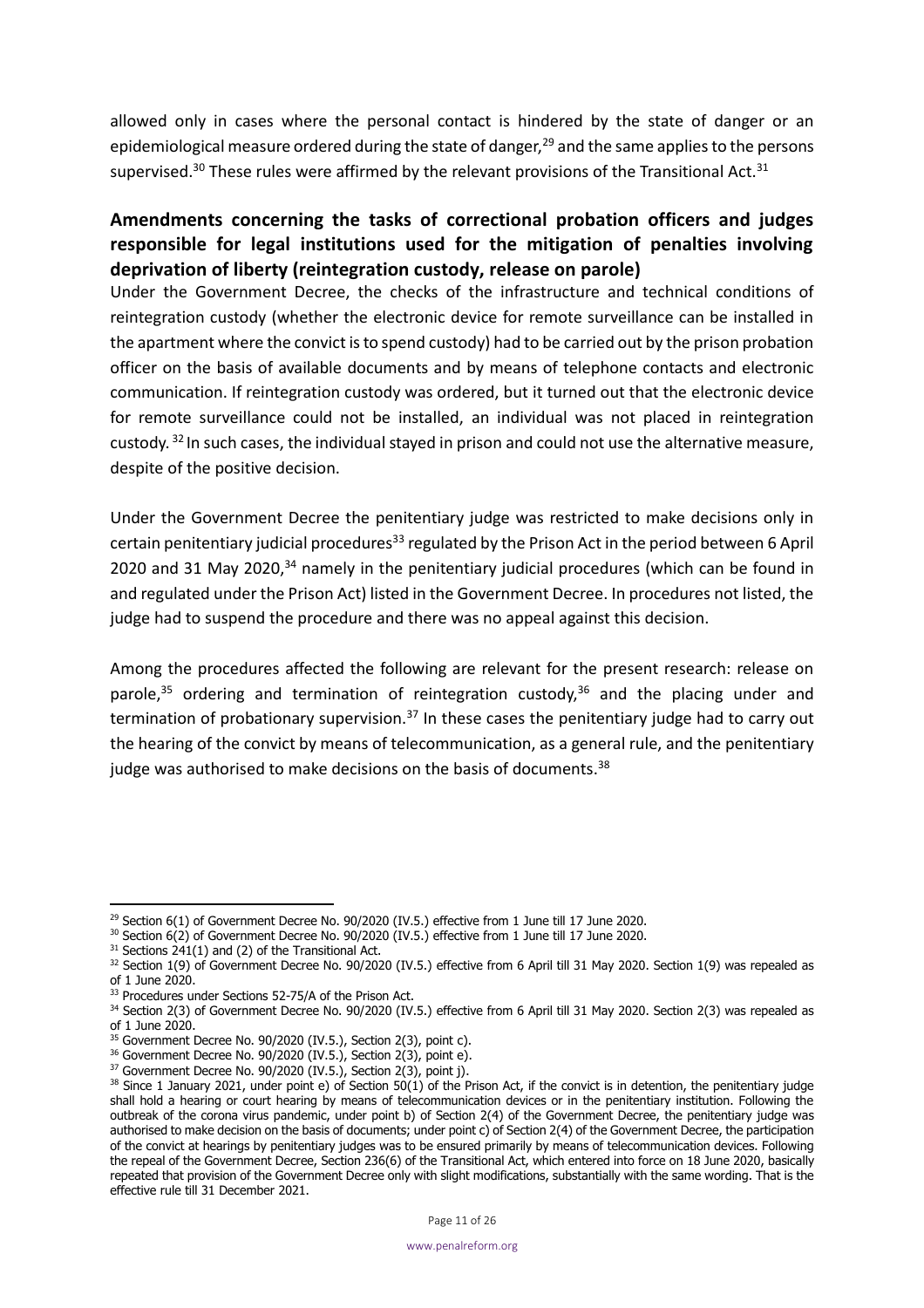# <span id="page-11-0"></span>**The effect of the pandemic on alternative penalties and measures not involving deprivation of liberty**

Judges and defense counsels interviewed accounted that the first reaction to the Government Decree was a perception according to which "criminal justice has come to a halt", and the transition in the practice of the courts regarding the newly adopted regulations was slow. Less grave crimes – practically criminal offences punishable by not more than five years of imprisonment – were attempted to be adjudicated by a penalty order.  $39$  In the view of the interviewed persons, courts aimed at proposing penalties that are acceptable for both the defense and the prosecution, thus minimising the number of hearings; there was a tendency in the practice of courts to deliver judgments without hearing. In these cases, that tendency might have resulted in more lenient judgements; however, statistics concerning the judgements delivered in the year 2020 are not yet available to confirm that assumption. The lapse of time, as such, is to be assessed as a mitigating circumstance,<sup>40</sup> and the postponement of hearings due to the epidemiological situation in case of criminal offences of less gravity, such as misdemeanors, may result in imposition of much more lenient penalties.

In case of detained defendants, procedural events – such as hearings – were held by means of Skype. $41$  According to the attorneys, that was a more efficient solution than personal hearings held among precautionary measures at a later stage of the epidemiological situation; the problems related to the latter will be explained in the next paragraph. On the other hand, when other actors were involved in the procedure (such as aggrieved parties, witnesses, defendants at large), court practitioners were of the view that remote hearings would raise concerns, because – as opposed to the controlled environment of the penitentiary – procedural safeguards of these other actors might be violated during the procedure. The judge cannot control the exact circumstances under which the person heard makes statements. However, in their experience, the practice of the court was not uniform in that respect, as there were judges who carried out hearings of aggrieved parties, witnesses and defendants at large by means of telecommunication.

By autumn 2020, court rooms had been equipped with plexiglass walls throughout the country as a response to the epidemiological situation and the protocol on precautionary measures for protection against the pandemic was adopted. From that time on, judges had a margin of discretion whether they decided on postponing the hearing or holding it applying the necessary precautionary measures. The plexiglass walls in court rooms and the obligatory wearing of masks

<sup>&</sup>lt;sup>39</sup> Chapter C. of the CCP : The penalty order is based on the idea that the court, on a motion from the prosecution or based on its ex officio proceedings, in case of criminal offences punishable with no more than three years of imprisonment, may issue a penalty order without a hearing in the case on the basis of case documents, provided that the assessment of the case is simple, the accused person is at large or detained in an another criminal case, and the aim of punishment may be attained without a hearing. In cases of criminal offences punishable with no more than five years of imprisonment, the court shall issue a penalty order provided that the former conditions are fulfilled, and the accused person confessed the commission of the criminal offence. <sup>40</sup> Opinion BK No. 56 on certain factors to be assessed when imposing penalties, point III.10.

<sup>&</sup>lt;sup>41</sup> Under Chapter XX of the CCP (Sections 120-126) the use of telecommunications equipment has become one of the tools to ensure presence at procedural events. Under Section 121(1) of the CCP, the court, the prosecution or the investigating authority may ex officio or on request from the person obliged or authorised to be present at the procedural event, order the use of telecommunication devices. After 11 March 2020, following the declaration of the first state of danger, the CCP had to be applied with the derogations laid down in Government Decree No. 74/2020 (III.31.) on certain procedural measures effective during the state of danger ('Veir.'). Under that Decree, if the physical presence at the procedural event would have resulted in breaching epidemiological rules, the procedural event had to be postponed as a general rule. In case postponement was not possible, presence at the procedural event was to be ensured by means of telecommunication devices.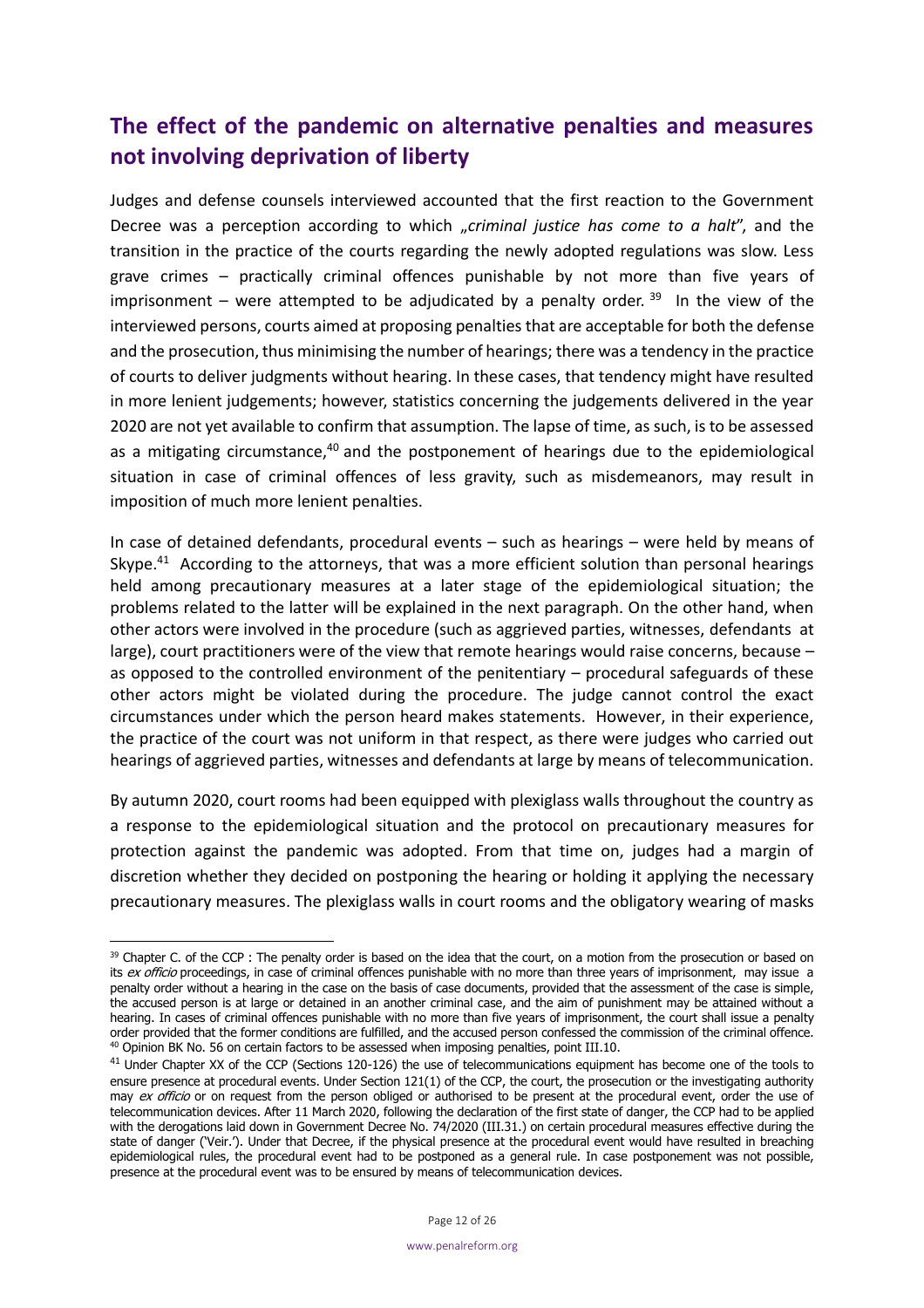made communication very difficult in the view of defense counsels. The judge was isolated from every other person, the prosecutor from the defense counsel and the judge. The other actors of the proceedings had to be listened to from behind a double plexiglass wall. Only the defendant was not barred from any direction.

As one defense counsel said:

*"Light was reflected on the plexiglass; we could not see each other. Masks made listening and understanding difficult. A travesty. We spoke in an artificial manner as if everyone was a complete idiot. We kept asking whether we understood correctly [what had been said]."*

Although the holding of in-person hearings was authorised again from autumn 2020, remote hearings remained typical in cases of detained defendants. In the view of the practitioners interviewed, the practice of the courts is not uniform with respect to what extent electronic communication means are used. It is typical of certain senior judges to rather summon the defendant from the penitentiary institution despite the possibility of remote hearing.

In the view of the defense counsels, remote hearings have their pros and cons. Work is facilitated in particular by the fact that there is no need to overcome physical distance neither by the defense counsel nor by the penitentiary institution by transportation to the court hearing (i.e. the detainee does not need to be transported). This advantage is mostly significant in cases of minor gravity and in cases of second instance procedures, because the safeguarding of the principle of immediacy is considered more important in cases of greater gravity and at first instance hearings. In case of a remote hearing the state of the defendant is less perceptible for both the defense counsel and the judge, and the significance of the communicated information and of the reactions is different. The judges interviewed were satisfied with remote hearings. Existing technical conditions enable connection of even two penitentiary institutions at the same time to the same remote hearing.

The representatives of both groups of legal professionals are of the view that it would be appropriate to maintain remote hearing tools for certain procedural events even after the termination of the special epidemiological situation. They especially referred to the advantages of remote hearings in case of hearing defendants from abroad; such hearings are possible to be carried out while procedural safeguards are observed and conditions are controlled: witnesses are heard in a foreign police or court building. The only technical challenge they mention is that rooms for the purposes of remote hearings are scarce in penitentiary institutions, and the same room is used by the prosecution, the hearing judge, the penitentiary judge, the investigating judge, and the police.

In addition, both judges and attorneys drew attention to the fact that procedural safeguards may be violated as the possibility for private discussions between the defendant and the defense counsel is much more limited during and after remote hearings as compared to hearings in person. The judge usually offers the opportunity for private discussions and leaves the conversation, but defense counsels typically do not trust that the discussion is actually not being recorded. Moreover, in most cases there is a guard or reintegration officer present in the same room with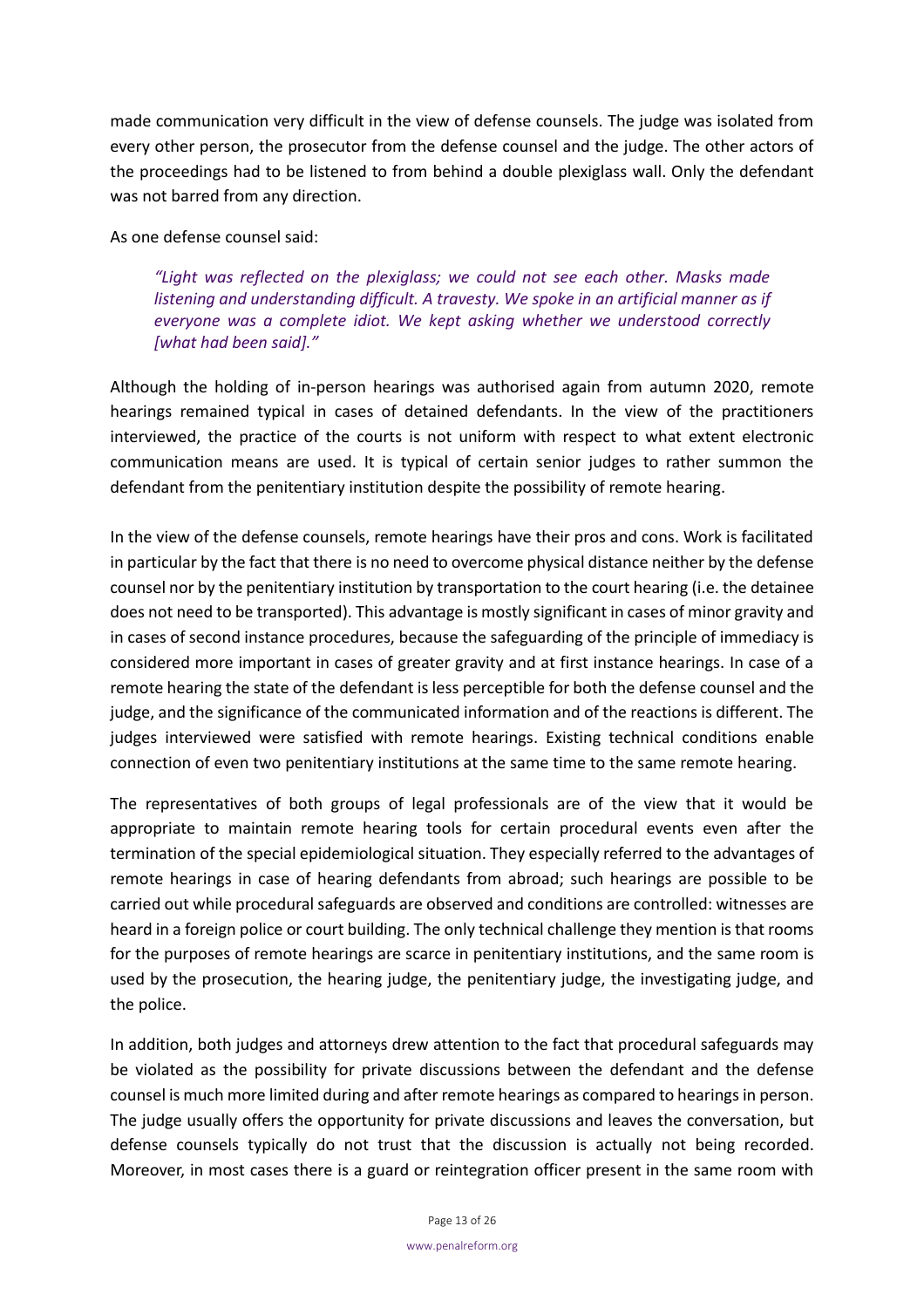the defendant in detention. Accordingly, the standard means for discussions between the defense counsel and the defendant is calling on the phone. Experience shows that judges offer the opportunity for that too, and for that duration, the remote hearing is paused. That may lead to a discriminatory practice in case of the most deprived defendants, for whom a mobile phone in the penitentiary institution is not available,  $42$  and thus they have only limited opportunity for keeping in touch with their defense counsel by phone.

The defense counsels claimed that in their defense pleadings they referred to the COVID-19 pandemic as a mitigating factor, and in certain cases judges took it into consideration whether the epidemiological situation was relevant in committing the criminal offence (for example if someone committed a criminal offence against property because his or her financial situation became unstable due to the epidemiological situation); or they considered what the imposition of an alternative penalty (such as a fine) would result in the situation of the individual being sentenced (for example if he or she did not have an income due to the pandemic, the judge did not impose a fine).

According to the experience of probation officers, the COVID-19 pandemic did not affect the imposition of alternative penalties or measures; alternative sanctions were imposed practically in the same proportion as in previous years. The pandemic affected their execution. Data concerning the work of probation officers demonstrate that the execution of imposed penalties of community work and imposed measures of reparation work had to be suspended in many cases. In a great number of cases in the period between 6 April 2020 and 30 June 2020 the execution of commenced community work and reparation work had to be suspended. (See Table 3.)

<span id="page-13-0"></span>Table 3: Impact of the COVID-19 pandemic on the execution of community work and reparation work

|                 | <b>SUSPENSION OF THE</b><br><b>EXECUTION OF IMPOSED</b><br><b>ALTERNATIVE SANCTIONS</b> | <b>SUSPENSION OF ALTERNATIVE</b><br><b>SANCTIONS ALREADY COMMENCED</b> |  |
|-----------------|-----------------------------------------------------------------------------------------|------------------------------------------------------------------------|--|
| Community work  | 872                                                                                     | 27.231                                                                 |  |
| Reparation work | 10                                                                                      | 146                                                                    |  |

Source: MoJ

The MoJ had no exact data available on the execution of penalties suspended due to the state of danger, but it confirmed that the suspended penalties were executed after 1 June 2020. As we have already explained in the chapter on relevant legislative amendments (from page 9.), courts continued to take into consideration if performance was hindered due to health reasons. In some cases, workplaces designated for community work did not agree to employ individuals under noncustodial sanctions during the pandemic. In such cases, new workplaces were designated. Between 18 June 2020 and 19 April 2021 new workplaces had to be designated in a total number

 $42$  Detainees may use mobile phones with pre-paid cards provided by the penitentiary institution for making phone calls. A deposit of 35 thousand HUF (EUR 100) must be paid for the phones. The phones cannot be called back, and prisoners may call only the numbers of officially recorded contact persons. Phone calls with the defense counsel have the same pricing, but the duration of call is not limited. Detainees in less favorable financial situation who do not have their 'own' prison mobile, are allowed to use the wall mounted telephones available in the institution for a limited duration.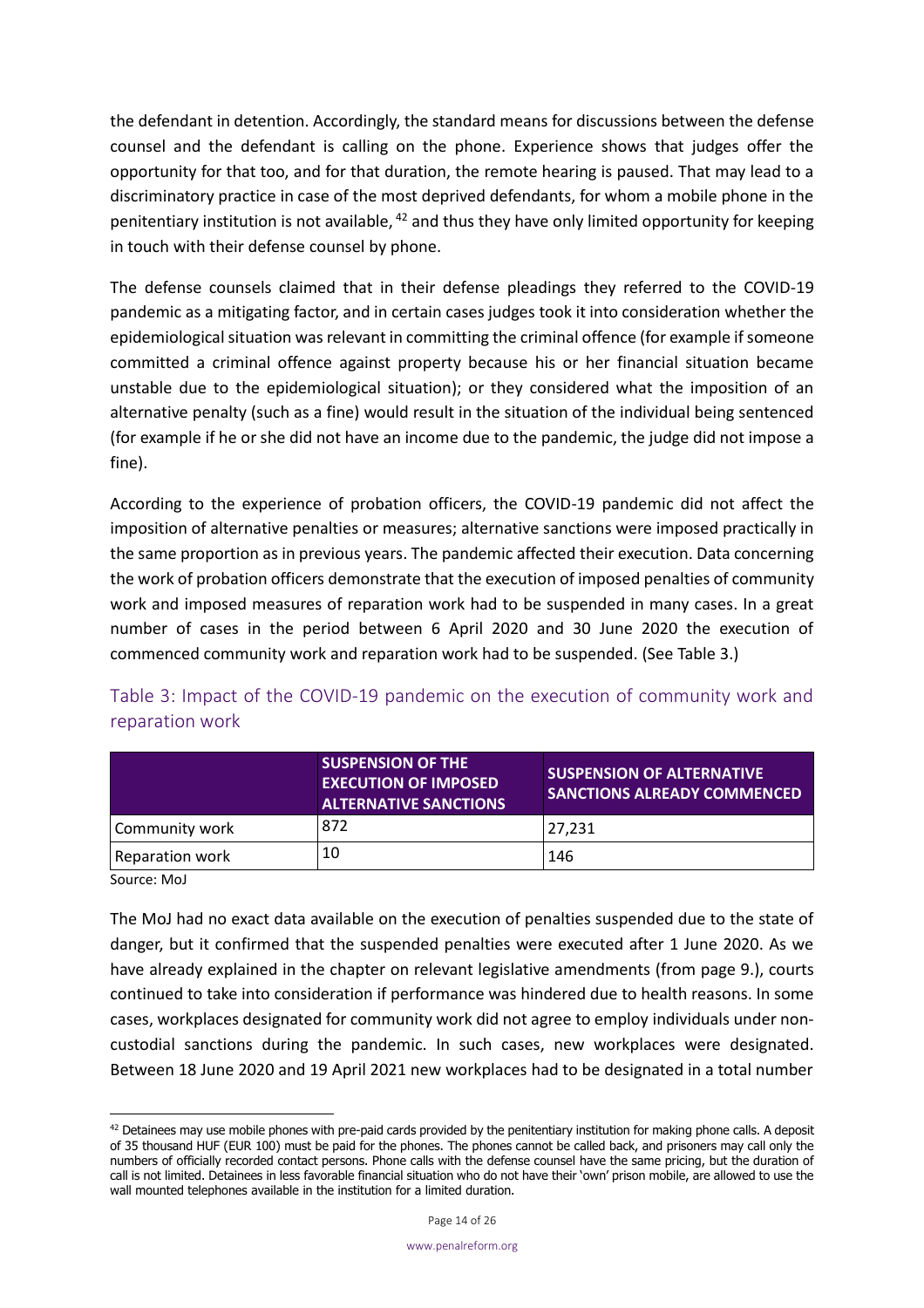of 140 cases country-wide. That is a very low number compared to the more than 27,000 cases of imposed community work commenced and suspended in that same period; a significant number of employers continued to employ probation clients during the pandemic when allowed by law.

On the basis of experience of probation officers, the suspension of community work had adverse effects on both employees and employers: they would have wanted to get over with the execution of the mandated work. The execution of interrupted community work also placed extra burdens on probation officers. As a corollary of the pandemic, they noted that – in order to replace dropout employers – new workplaces had to be designated, often with employers with whom they had not had contact before. On the positive side, these workplaces will probably welcome community workers even after the COVID-19 pandemic.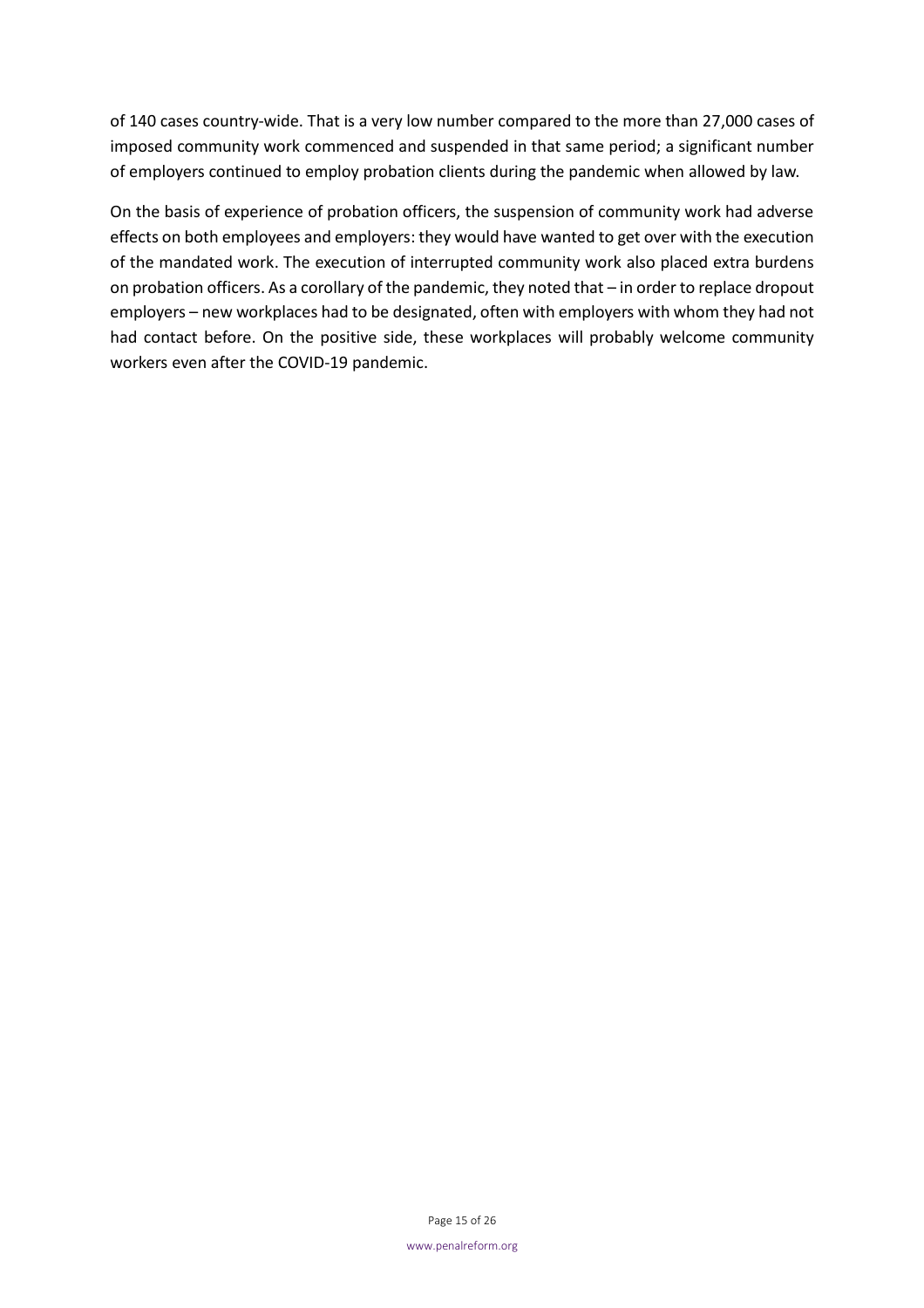# <span id="page-15-0"></span>**Impact of the pandemic on the Probation Service and Correctional Probation Service**

Data from the MoJ on probation service with respect to years 2020 and 2021, that were affected by COVID-19, suggest that probation services worked with a somewhat lower number of pending cases in 2020 than in the previous two years and practically the same number of staff. Accordingly, the total workload decreased. (See Table 4.)

| Year | <b>ONGOING CASES</b> | <b>NUMBER OF PROBATION OFFICERS</b> |
|------|----------------------|-------------------------------------|
| 2018 | 93,565               | 350-400                             |
| 2019 | 86,962               | 350-400                             |
| 2020 | 75,252               | 348 (on 31 December 2020)           |

## <span id="page-15-1"></span>Table 4: Caseload of probation officers 2018-2020

Source: MoJ

The experiences of probation officers were different as to what extent they refrained from personal contacts during the state of danger. According to the interviewed officers, probation officers were provided with smart phones, which facilitated contacts by means of telecommunication to a great extent. One interviewee mentioned, however, that they cannot communicate properly on the phone, and a reliable risk and needs assessment cannot be prepared based on remote communication. In several counties, on-site visits were conducted during the pandemic, in masks and with sanitiser, for the purposes of necessary risk and needs assessments, and clients were also at times received in offices. In general, it is safe to say that in the first wave of the pandemic, when the Government Decree was in effect, communication by telecommunication means was typical, while during the second wave, in autumn 2020, it's use was mixed. By the third wave in the spring of 2021, personal contacts were almost fully restored. As several probation officers said in the interviews:

*"In case of a risk and needs assessment, it is a basic principle that one has to meet the perpetrator. If he or she is a juvenile, one must speak to at least one of the parents,*  [...], with the teacher, home room teacher, the case officer from the family support *service. A probation officer must meet all of them to prepare a well-founded risk and needs assessment. That involves making on-site visits. That used to be quite difficult during the COVID [pandemic], but we were resilient, we went to the sites in masks equipped with sanitiser. We did not enter apartments, or inner rooms, but we went to the site and took a look at the building from outside at least. Because it is very telling where the given person lives. We could have a look at the place only from across the fence, but when there is no glass in the window frame, and there is just a blanket put up there, that tells a lot […] we tried not to skip these."* 

*Officer1*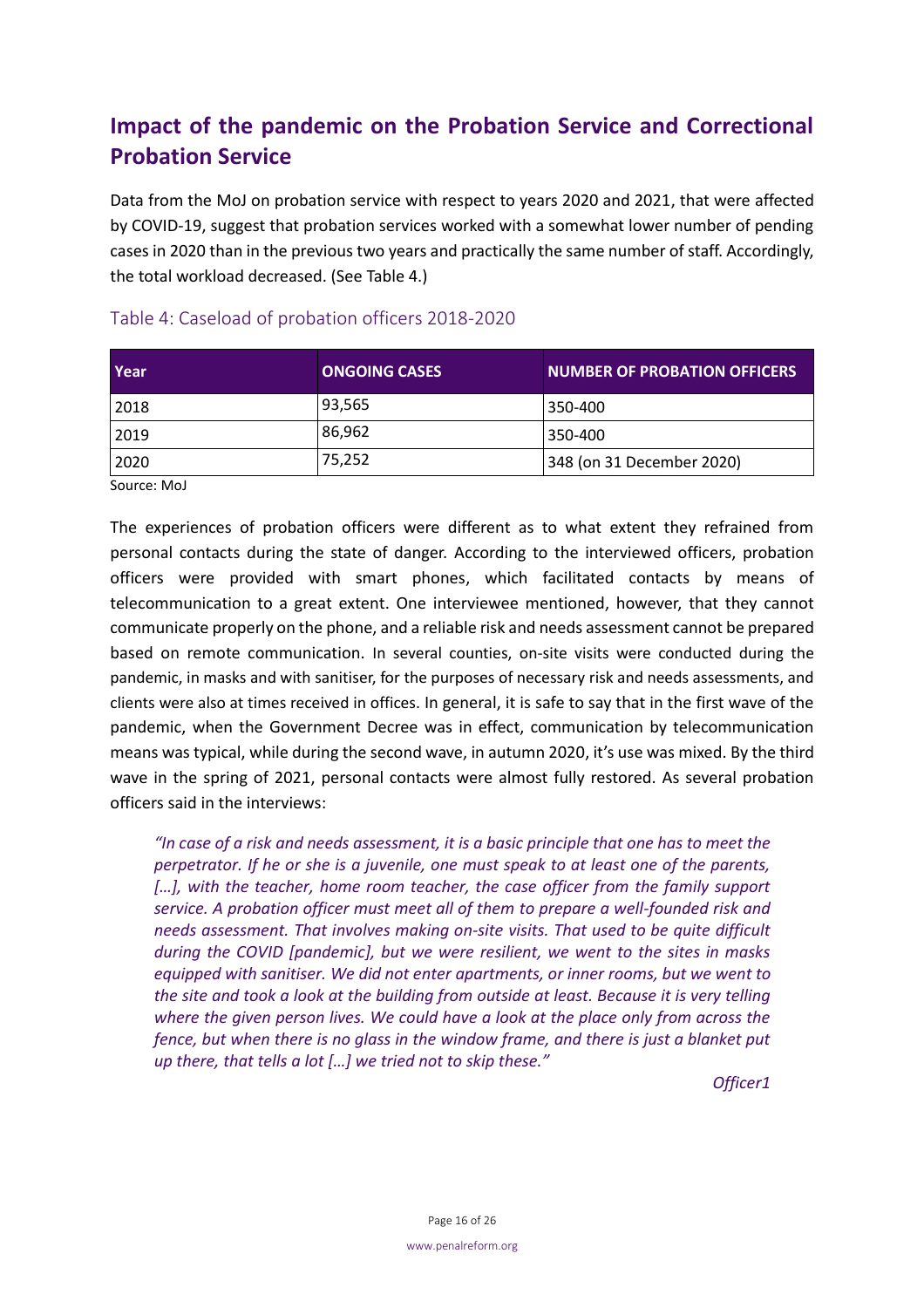*"We did not even notice that there was a third wave. We kept using sanitisers, airing the rooms, and asked clients to sanitise their hands. We were happy if masks were worn. You cannot do any supervision without any personal contact."* 

*Officer 2*

*"We got used to this kind of electronic world, and the second wave was last autumn, and later in spring was the time when we felt that we had had enough of this […] you see many things on-site with personal contacts in a completely different way. And we did not get rid of these personal contacts […] We made on-site visits and personal contacts possible for those who wanted [them]. However, those who were afraid or worried for themselves […] were allowed to keep in touch with people and make checks only by electronic means. So we handled the matter with the greatest possible flexibility."*

*Officer 1*

All in all, probation officers concluded during the pandemic that in their work personal contacts and checks are essential with the supervised persons. The possibility of contact by electronic means, at the same time, made organisational and administrative procedures easier with the organs and institutions involved in supervision, such as local municipalities as community employers. The latter procedures became faster, and probation officers hope that these have gotten simpler on the long run too. The faced challenges and shifts in communication also opened avenues towards new partners, too – for example, in cases of supervised juveniles, information had to be sought from schools due to lack of a direct contact. Such new or closer co-operations are seen as the benefits of the pandemic.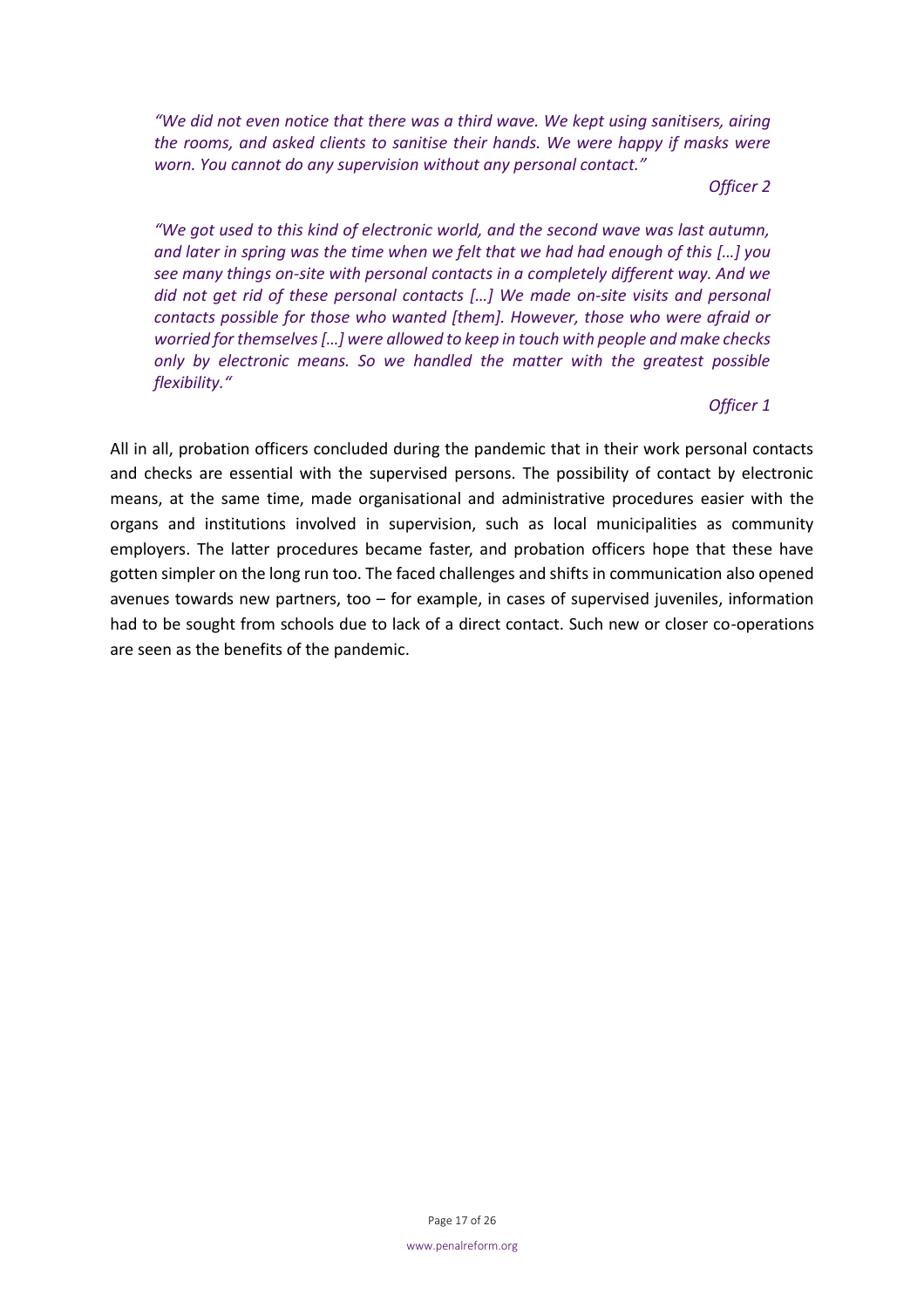# <span id="page-17-0"></span>**Impact of the pandemic on early release and post-release services**

According to data received from county courts, statistics on decisions on release on parole reveal a clear tendency toward a significant decrease in the number of positive decisions on release on parole by all three county courts in the year 2020. That tendency is more moderate in a single county court – in comparison to the previous two years there is a decrease by 1/3 in the number of persons released on parole – and in one court the drop is radical – in comparison to the previous two years, ordering releases decreased by more than half of the previous number. In two of the county courts, not a single individual was released on parole in 2020. (See Table 5.)

| <b>County Court</b>                 | <b>NUMBER OF PERSONS RELEASED ON PAROLE</b> |      |      |      |                               |
|-------------------------------------|---------------------------------------------|------|------|------|-------------------------------|
|                                     | 2017                                        | 2018 | 2019 | 2020 | 1 January $-$<br>30 June 2021 |
| County Court of Gyula   29          |                                             | 35   | 27   | 0    | 0                             |
| County Court of<br>Debrecen         | 41                                          | 61   | 72   | 0    | No data                       |
| County Court of<br>Kaposvár         | 36                                          | 48   | 46   | 30   | 19                            |
| <b>Metropolitan County</b><br>Court | 601                                         | 534  | 439  | 198  | 94                            |

## <span id="page-17-1"></span>Table 5: Releases on parole

Source: County Courts of Gyula, Debrecen, Kaposvár; Metropolitan County Court

It is important to compare this information with the national data that demonstrate that no such tendency can be revealed in the number of requests filed with penitentiary judges for ordering release on parole and ordering probationary supervision of persons released on parole; the number of requests for release on parole submitted to county courts was not significantly less in 2020 than in previous years (see Table 6.). Thus, the reason for a decrease in the number of releases on parole by the county courts seen in 2020 most probably does not lie in the lower number of requests.

<span id="page-17-2"></span>Table 6: Number of requests for ordering release on parole and ordering probationary supervision of persons released on parole by county courts

| <b>YEAR</b> | <b>NUMBER OF CASES IN COUNTY COURTS</b><br>(country-wide) |
|-------------|-----------------------------------------------------------|
| 2018        | 6,494                                                     |
| 2019        | 6,222                                                     |
| 2020        | 5,705                                                     |

Source: birosag.hu

Data provided by county courts show a similar tendency with respect to ordering reintegration custody: there is a significant decrease in the number of persons put in reintegration custody in all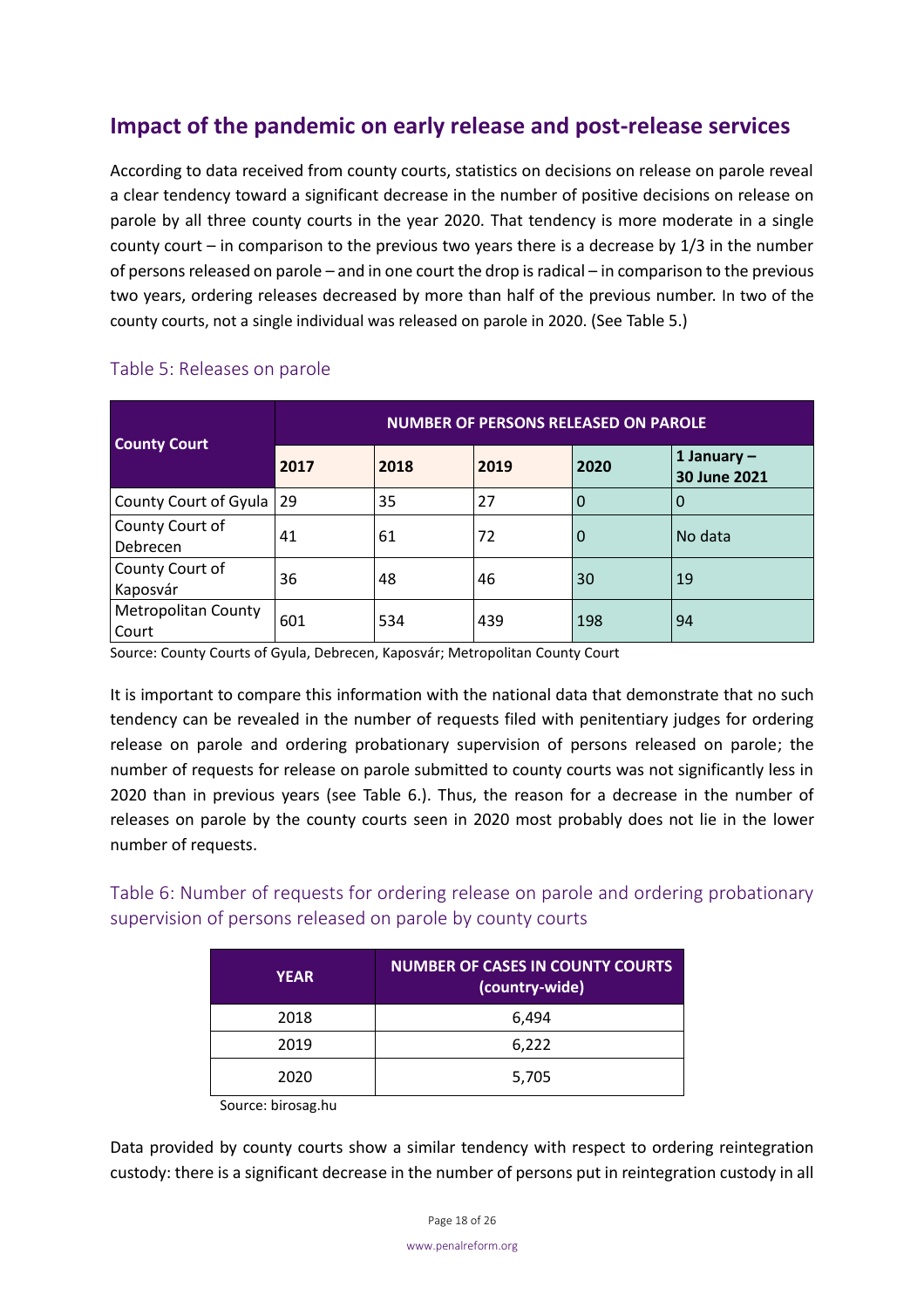the three counties in the year 2020, although to a different extent. In two counties that tendency had begun earlier, while in the capital the change can be clearly linked to the first year of the pandemic. (See: Table 7.)

| <b>County Court</b>                 | <b>NUMBER OF PERSONS RELEASED ON PAROLE</b> |      |      |      |                               |
|-------------------------------------|---------------------------------------------|------|------|------|-------------------------------|
|                                     | 2017                                        | 2018 | 2019 | 2020 | 1 January $-$<br>30 June 2021 |
| County Court of Gyula   6           |                                             | 5    | 3    | 0    | 0                             |
| County Court of<br>Debrecen         | 12                                          | 11   | 8    | O    | 0                             |
| County Court of<br>Kaposvár         | 43                                          | 18   | 5    | 6    | 0                             |
| <b>Metropolitan County</b><br>Court | 53                                          | 30   | 46   | 39   | 9                             |

## <span id="page-18-0"></span>Table 7: Use of reintegration custody

Source: County Courts of Gyula, Debrecen, Kaposvár; Metropolitan County Court

Related national data show that there is no change in the number of requests filed with penitentiary judges for the ordering of reintegration custody for the year 2020 as compared to previous years. (See Table 8.) In the county courts examined, the explanation for a decrease in the number of reintegration custodies granted in 2020 is, very likely, not the lower number of requests submitted by detainees.

## <span id="page-18-1"></span>Table 8: Number of requests for ordering reintegration custody

| <b>YEAR</b> | <b>NUMBER OF CASES IN COUNTY COURTS</b><br>(country-wide) |
|-------------|-----------------------------------------------------------|
| 2018        | 1,538                                                     |
| 2019        | 1,532                                                     |
| 2020        | 1,525                                                     |

Source: birosag.hu

The significant decrease in the number of persons released on parole and those placed in reintegration custody revealed by the statistics from the county courts confirms the experience expressed by defense counsels and judges that court proceedings practically stalled between March 2020 and autumn 2020, although judges were authorised under relevant laws to decide on both release on parole and reintegration custody on the basis of remote hearings. Based on these data, it seems probable that there was a downturn in the decisions of penitentiary judges on release on parole and reintegration custody based on case file documents and remote hearings.

In the opinion of a correctional probation officer, the pandemic rendered a part of their professional work nearly impossible, specifically those services aimed at the preparation of detained individuals for release and post-release support (i.e. personal work with the detainees). One of the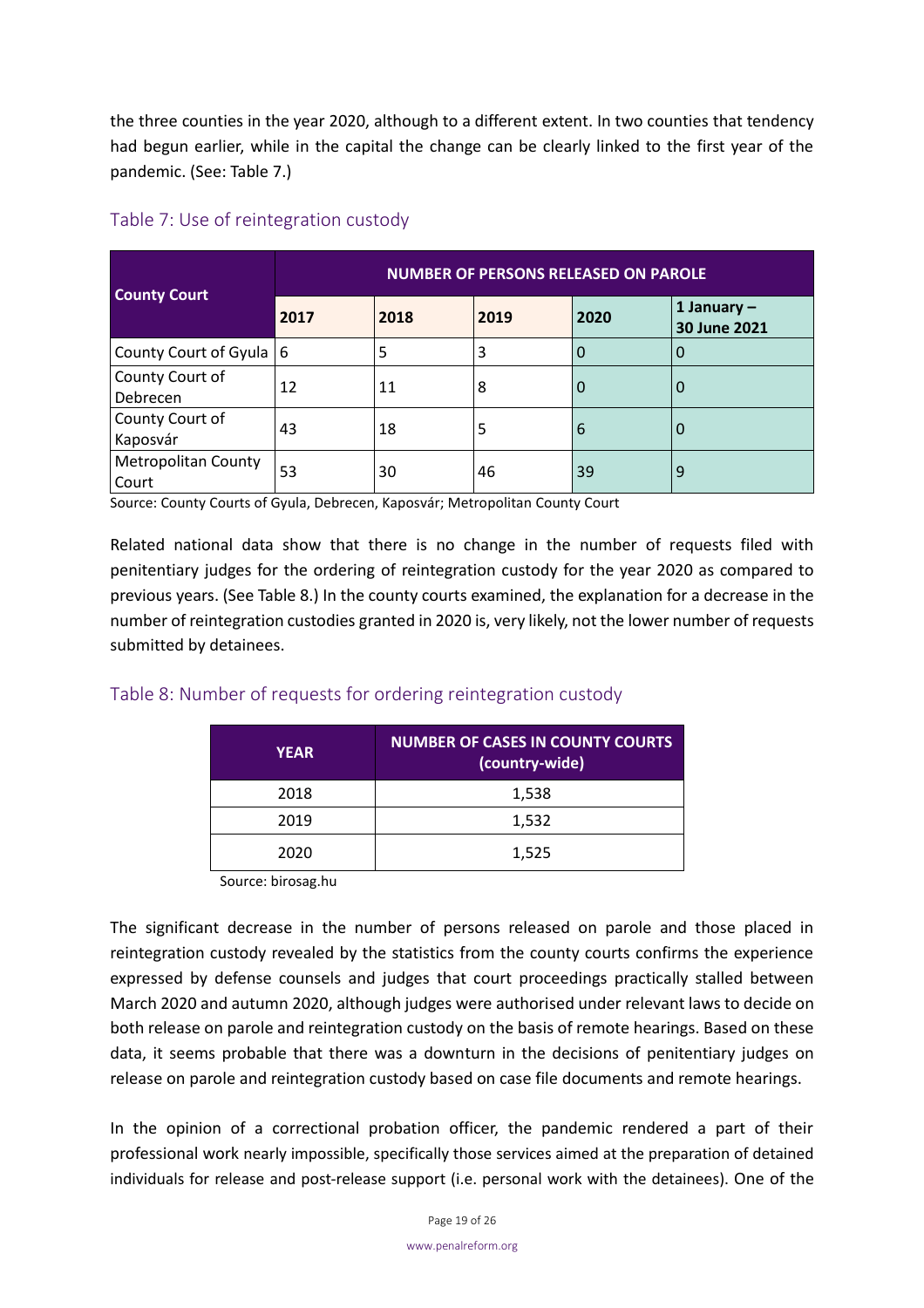correctional probation officers considered that the preparation of a risk and needs assessment on the phone is a task that cannot be carried out in decent quality. In the officer's experience, it was difficult to maintain contacts on the phone with individuals in reintegration custody and released on parole:

*"We have lost a great number of people [because of having to rely on phone contact]. It was more difficult for them to check-in on the phone than in person. It did not carry such had no such gravity; Probation supervision lost its significance. If the person disappeared, I could not check [on him/her], because I could not go [to his/her] home. I* was bereft of means. *I* could not even write any proposals to the law enforcement *prosecutor, as their hands were tied, too, due to COVID-19."*

#### *Correctional probation officer*

In the correctional probation officer's view, more people re-offended than before the pandemic but this is not due to a weaker control by probation officers, but rather a result of general vulnerabilities that put strains on persons released from penitentiary institutions, both in financial and in emotional terms. Although under the relevant regulation communication was mandatorily done by means of telecommunication only from 6 April 2020, on-site visits with clients had stopped from the beginning of March. Between March 2020 and June 2021, the probation officer had 25-30 cases in which he was required to draw-up a risk and needs assessment based on communication on the phone for the purposes of authorising reintegration custody. In such cases the pictures of the accommodation that was the intended place of the reintegration custody were requested through electronic chat applications (Messenger, WhatsApp, Viber). That was necessary also because many of the supervised persons do not use e-mail. Persons in reintegration custody were also checked in on by phone. According to the interviewees, some kind of communication applications, either on their phone or the internet, were available for most supervised persons.

After 1 June 2020, personal contacts could be re-established with clients except for older or ill persons deemed at heightened risk of contracting COVID-19. Basically, clients completing reintegration custody had to return to the penitentiary institution to be released. In case somebody contracted COVID-19 during reintegration, he or she could not go back to the penitentiary institution to be released, but it was the correctional probation officer who went to the released person's home to take off the electronic tracker. During the second wave of the pandemic, from November 2020 till summer 2021, unlike general probation officers, correctional probation officers had to suspend personal contacts with clients once again. This had an adverse effect on personal supervision. At the same time, thanks to freed capacities, they could spend more time with individuals who remained in detention, and there was more time for getting prepared for release from prison. Making use of that time, they introduced new programmes, such as group activities for the improvement of social skills, or took detainees to the library for which, according to reports from the persons concerned, there had otherwise been no opportunity. An online drug prevention program was also launched. These were the benefits of the epidemiological situation. Moreover, by re-allocating freed up capacities they assisted reintegration officers in prison, who faced an extra workload. Correctional probation officers assisted reintegration staff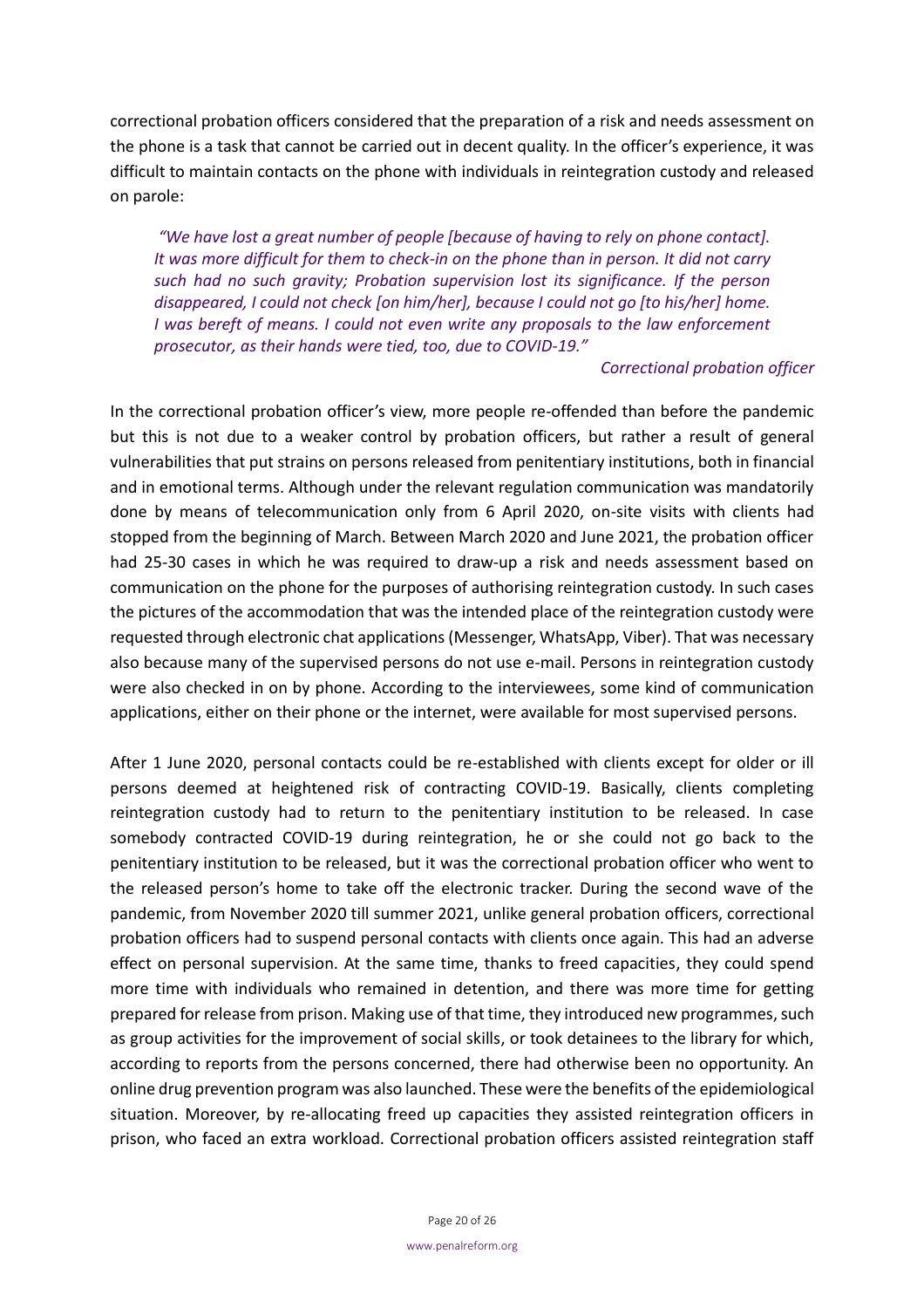by, for example, coordinating Skype-calls, which was the only means of contact between detained individuals and their family members, beside telephone calls and correspondence via mail.

A detained person placed in reintegration custody reported that the already lengthy bureaucratic procedures became even longer during the pandemic. In this individual's case this resulted in two more months spent in a penitentiary institution because of a mistake in registering the crime of fraud as a criminal offence against life, for which no reintegration custody can be granted. Consequently, the request to be placed in reintegration custody was rejected, and it took two months to correct the mistake.

The prison probation officers and the persons concerned confirmed that under the legal provisions in effect at that time, it was not possible to draw up risk and needs assessments in person, nor to check and ensure the technical conditions of reintegration custody during the pandemic. This entailed several practical problems. Problems concerning the electronic monitoring system of ankle tags had been reported even before the COVID-19 pandemic. The risk and needs assessment should include a part describing the premises of the place of accommodation in detail. Due to the fact that no personal field surveys of apartments could be carried out and technical equipment could not be adequately set, these problems intensified. Very often the ankle tag falsely alerted that the subject left reintegration custody, even while at home. There was a case when the tag identified a certain part of the apartment as 'prohibited zone':

*"Normally, the correctional probation officer paid a visit twice a month to check the ankle tag and the charger. They did not come because of the pandemic. Often, there is no signal, or there is a false alarm. In such a case the penitentiary institution calls me even in the middle of the night, and I must immediately go to the street to have signal again so they can make sure that I am indeed at home."* 

*Sentenced individual 1*

*"There was a case when I was heading for a medical check-up with the medical document certified by the penitentiary judge, and the penitentiary called me to ask where I was. They instructed me to go home. There was a case when I was reprimanded in writing for being in the hospital for treatment. These could happen because the communication documents among correctional probation officer, the penitentiary judge and the law-enforcement officials is very slow: a decision brought by the penitentiary judge is seen by the correctional probation officer only days later." Sentenced individual 2*

As in any other procedure, hearings by a judge for the purposes of deciding on reintegration custody were organised as remote hearings from 6 April 2020. Individuals placed in reintegration custody had a positive opinion on that: the judge was easy to see and hear. However, the detainee was heard in the presence of the reintegration officer of the prison which is questionable from the view of procedural safeguards. The reintegration officer, too, was heard in the same hearing, in the presence of the detainee, regardless of whether he or she supported the request for placement in reintegration custody. The penitentiary judge decided and communicated the decision at the remote hearing.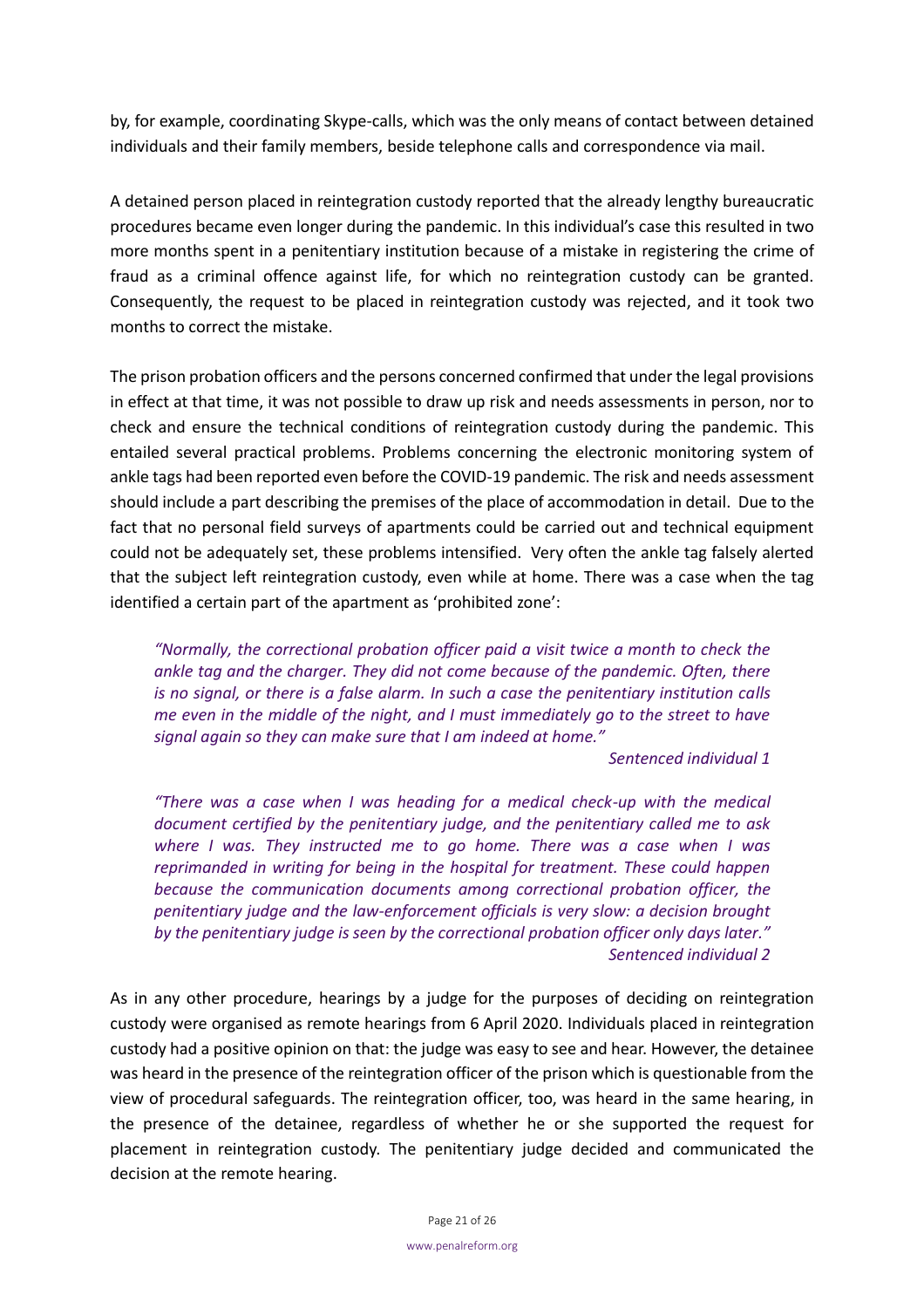# <span id="page-21-0"></span>**Impact of the pandemic on vulnerable individuals**

Probation officers reported that there are only a very few clients with a stable financial background among adult supervised persons, and a significant number of supervised persons belong to some disadvantaged, marginalised or vulnerable group: persons living in extreme poverty, Roma, or those in situations of homelessness. Even those supervised persons who work and can be seen as having the highest status typically belong to the section of society with low levels of education and working as semiskilled workers. For them both community work and fines are burdensome, as they can hardly afford to be absent from work even for a few weeks and they do not have financial reserves.

It is important to mention that the general problems concerning the circumstances of detention are normally already burdensome for individuals from disadvantaged or vulnerable backgrounds, with special regard to sentenced individuals with no or limited financial means or literacy and those with health problems. The distance between the penitentiary institution and the individual's residence is very often several hundreds of kilometers, which makes it impossible for family members and detained persons experiencing poverty to maintain personal contacts. Phone calls, due to high tariffs (about four times as high as tariffs for the general population) are available only to a very limited extent or not at all for those without financial means. These circumstances made access to communication discriminatory with respect to certain vulnerable individuals or groups during the special epidemiological situation, and their right to contacts with their family members or their defense counsels were heavily restricted.

Serious problems were mentioned by detainees with relation to a staff shortage (which was close to 12% in 2020, with more than 1200 vacancies in penitentiary institutions nationwide), overcrowding and the condition of cells, toilets and sanitary units, the presence of bedbugs, limited access to consultations with and treatments by medical specialists, and problems with medicine supplies. Such problems affect all individuals in detention, but they had more adverse effect on persons with health problems and chronic diseases.

New alternative sanctions being absent, and the existing alternatives and early release being underused, the epidemiological situation placed a significant additional burden on prison staff, most probably intensified the already existing, systemic problems and forced already vulnerable, less empowered individuals to an even more difficult situation. The persons concerned – formerly incarcerated individuals – confirm this hypothesis.

Since 2017, Hungary has very limited reporting on detention conditions. The Ombudspersons' office functions officially as an NPM – they are the only entity permitted to enter prisons with monitoring purposes – but their monitoring appears merely formal rather than comprehensive and inclusive of detainees' perspectives. This makes broader reporting on the noted problems challenging.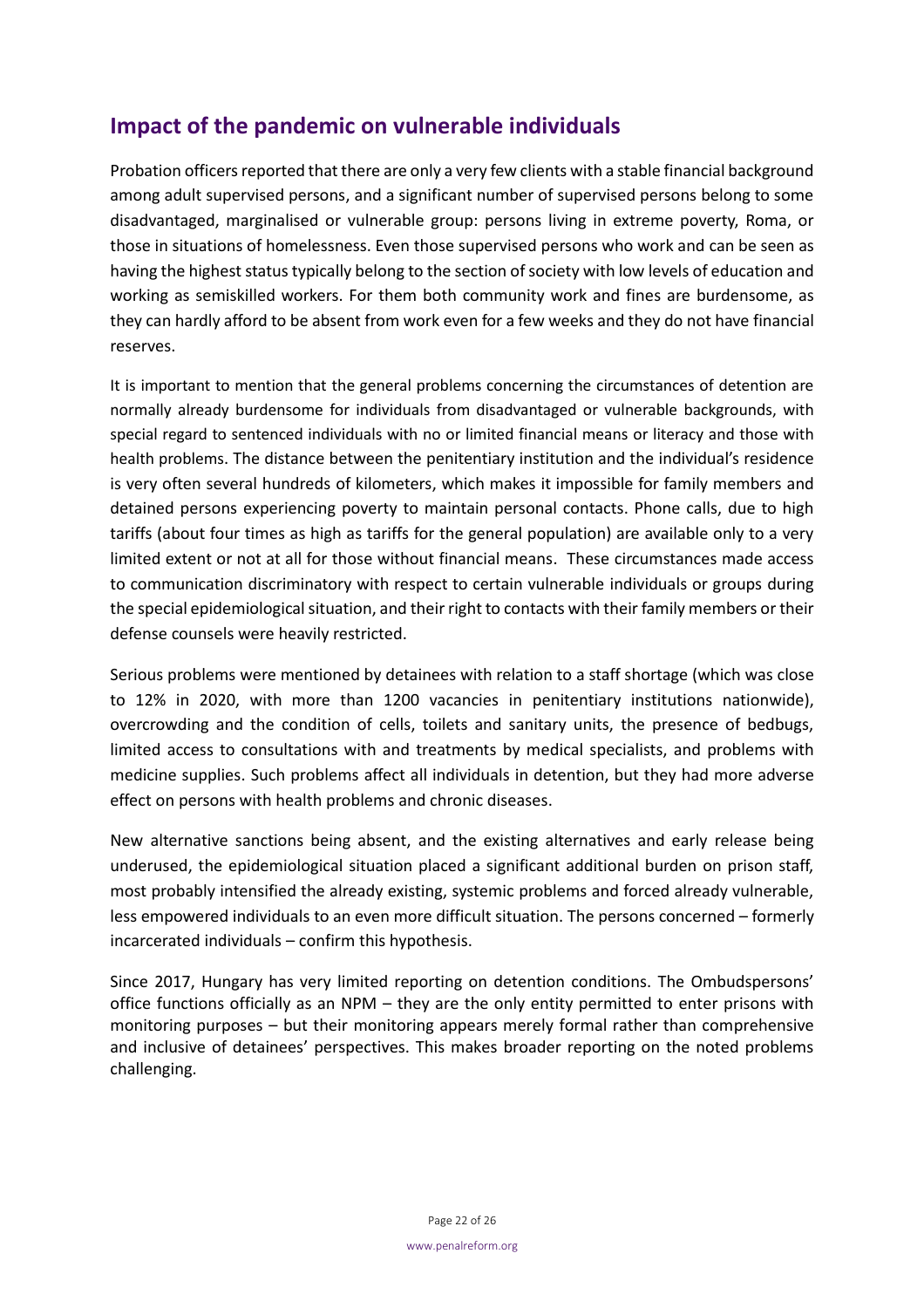A person concerned who contracted COVID-19 in a penitentiary institution spent five weeks in a hospital and subsequently four weeks in isolation:

*"During isolation they opened the door only when they gave us food. It happened that we were not given any food for a day. We met the educator once a week. The educator looked in and asked if there was someone who wanted to commit suicide. We did not get any other kind of support as COVID-infected persons."*

During that time, proceedings concerning alteration of prison regimes, release on parole or to reintegration custody could not proceed. That increased the duration of their detention even by months or prevented them from being subject to more lenient prison rules.

A detained individual suffering from diabetes reported a skin disease of neuropathic foot, related to the chronic illness, developed during the restrictive measures and could not be treated in a timely manner:

*"The reappearance of my disease is related to the fact that I was not allowed to take off my boots during the whole day. It took one and a half months for me to get the cream prescribed by the medical specialist, the procedure got almost irreversible. The way of the medicine was so long because the medical prescription from home had to be approved by the in-house physician, its ingredients checked one-by-one (whether it contains any ingredient unauthorised in the prison that can be used as a drug), then a new appointment had to be requested so that the prison physician can prescribe it, and then to get it from the pharmacy outside. While there was no medicine, I used wartime methods: I wrapped my foot in a plastic bag to keep it sterile and pulled the sock on it."*

Another individual, suffering from a serious COPD lung disease, reported having a lung capacity of 67% when entering prison and 27% at the time of the leaving the penitentiary institution. This person tried to obtain a disability certification from the penitentiary institution, but due to constant transports the proceedings were discontinued.

Such procedures took a long time even before the pandemic. The persons concerned and their defense counsels reported that any procedure involving some kind of administrative operations was prolonged by several additional weeks due to the pandemic.

A general problem related to the epidemiological situation, as pointed out by sentenced individuals, was that they were not informed by the penitentiary institution about changes concerning the different procedures, such as the use of telecommunication equipment or the different regulations of judicial decisions on ordering release on parole and reintegration custody. They could not follow quick-changing legislation, so they often did not know what their rights and obligations were.

It is important to note that in the view of certain defense counsels, changes due to the epidemiological situation also had beneficia effects on persons living with financial difficulties. As mentioned before, family members living in poverty usually do not have the chance to visit detained individuals at all because of travel costs and long distances and telephone tariffs are also high. Skype, which was equally available for all detainees under the relevant regulation (but in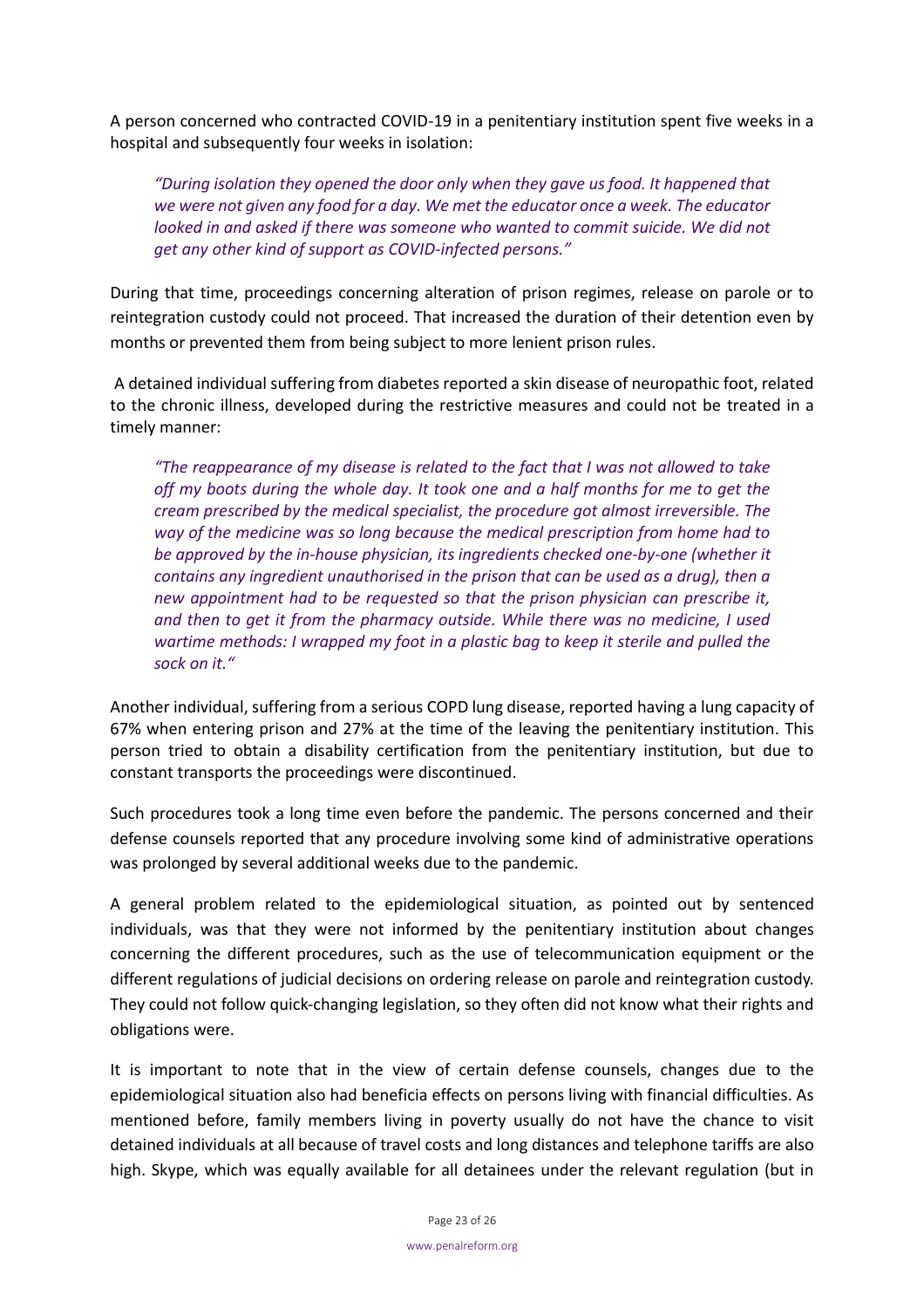different amounts of time for each prison regime), meant a more practical and widely accessible alternative means of communication for many to communicate with their relatives, compared to other means available before the pandemic. However, there was no such positive effect in families living in extreme poverty, where electronic equipment was not available. One of the experts working with detainees and participating in the research highlighted that the social background of relatives could contribute to significant inequalities concerning contacts during the pandemic, a relevant factor being access to Skype. If the relative has poor living conditions (such as no internet or device for installing Skype) or does not have the necessary digital knowledge for communication, he or she cannot benefit from the possibilities of free Skyping. This concern was confirmed by the ombudsperson in a report on a visit in one of the institutions.<sup>43</sup>

<sup>&</sup>lt;sup>43</sup> The report of the ombudsperson as National Preventive Mechanism in case No. AJB-2419/2020 related to the visit in Sátoraljaújhely High and Medium Security Prisons; p. 9: the management of the penitentiary institution reported to the ombudsperson that Skype contacts "in many cases depend on the relatives, who must possess at least one telephone device suitable for the conversation."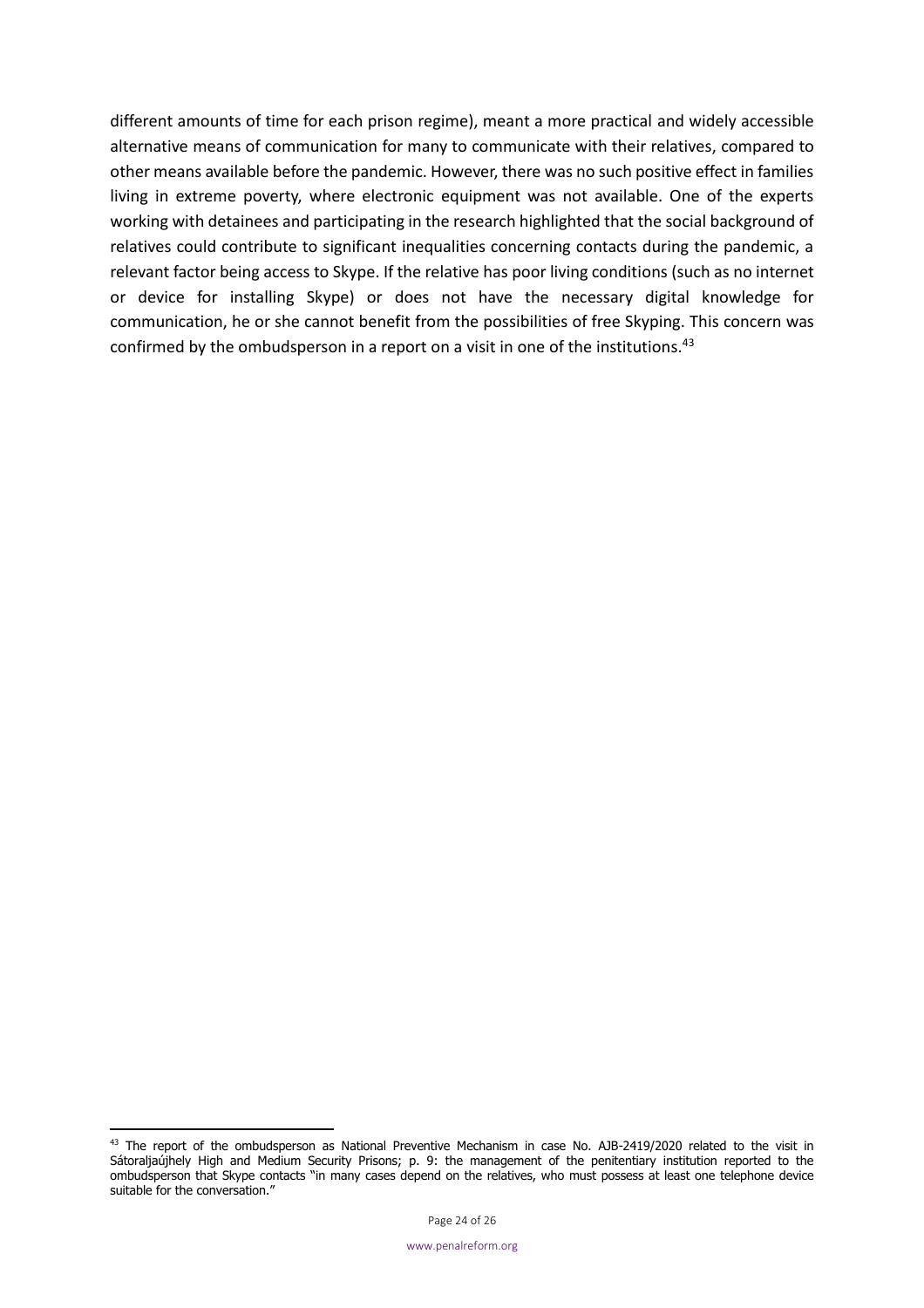# <span id="page-24-0"></span>**Conclusions and recommendations**

The Hungarian Government sought to respond to the urgent and continuously developing COVID-19 pandemic by announcing a state of danger and introducing legislative changes, such as the March 2020 Authorisation Act, several amendments to the CC and the CCP, and the consequent Transitional Act that remains in effect to date. In the opinion of the Hungarian Helsinki Committee, the Authorisation Act did not fulfill the democratic and constitutional requirements of declaring a special legal order and was contrary to international law and standards. The special legal order declared for an indefinite period raised serious concerns with respect to rule of law standards. <sup>44</sup>

The epidemiological situation that  $-$  in the absence of early release measures, new alternative sanctions or the wider application of existing sanctions and measures – placed a significant burden on law-enforcement, most probably intensified already existing, systemic problems, and put sentenced individuals who were already vulnerable and had less negotiating power to an even more difficult situation.

The following table sums up the recommendations of the research, its participants, the Hungarian Helsinki Committee and Penal Reform International. A part of the recommendations refers to how changes in the legal regulation and court practice, in case an epidemiological situation persists, could effectively ensure procedural safeguards, with special attention given to alternative penalties and measures as well as legal institutions used for mitigating the effects or adverse consequences of penalties involving the deprivation of liberty. In addition, if certain elements of the new regulations introduced due to the epidemiological situation will be integrated into the legal environment and court practices in the long run, the recommendations seek to address how the risks entailed by these new and widely applied legal institutions (such as hearing by means of telecommunication) can be minimised with respect to the right to a fair trial.

## **RECOMMENDATIONS FOR THE MINISTRY OF JUSTICE, THE NATIONAL OFFICE FOR THE JUDICIARY AND THE NATIONAL PRISON SERVICE HEADQUARTERS:**

- 1. Suspend the enforcement of petty offences and criminal detention, in particular for those who have not been able to pay the fine and would be imprisoned for that reason.
- 2. Defer admissions to prisons for those who have committed a non-violent offence and who have been sentenced to prison for less than three years.
- 3. Extend the application of reintegration custody, for example introduce a strictly supervised form of imprisonment at home.
- 4. Interrupt or convert to reintegration custody the prison sentences of non-violent offenders of good behaviour who are at the end of their sentence.
- **5.** Increase the attention to elderly or chronically ill prisoners, considering the possibility of continued enforcement of their sentences outside prison.

<sup>44</sup> The background note of the Hungarian Helsinki Committee on the issue is available at: ww[w.helsinki.hu/wp](https://helsinki.hu/wp-content/uploads/MHB_hatteranyag_a_felhatalmazasi_torvenyhez_20200331.pdf)[content/uploads/MHB\\_hatteranyag\\_a\\_felhatalmazasi\\_torvenyhez\\_20200331.pdf](https://helsinki.hu/wp-content/uploads/MHB_hatteranyag_a_felhatalmazasi_torvenyhez_20200331.pdf) and in English at: [helsinki.hu/wp](https://helsinki.hu/wp-content/uploads/HHC_background_note_Authorization_Act_31032020.pdf)[content/uploads/HHC\\_background\\_note\\_Authorisation\\_Act\\_31032020.pdf](https://helsinki.hu/wp-content/uploads/HHC_background_note_Authorization_Act_31032020.pdf)